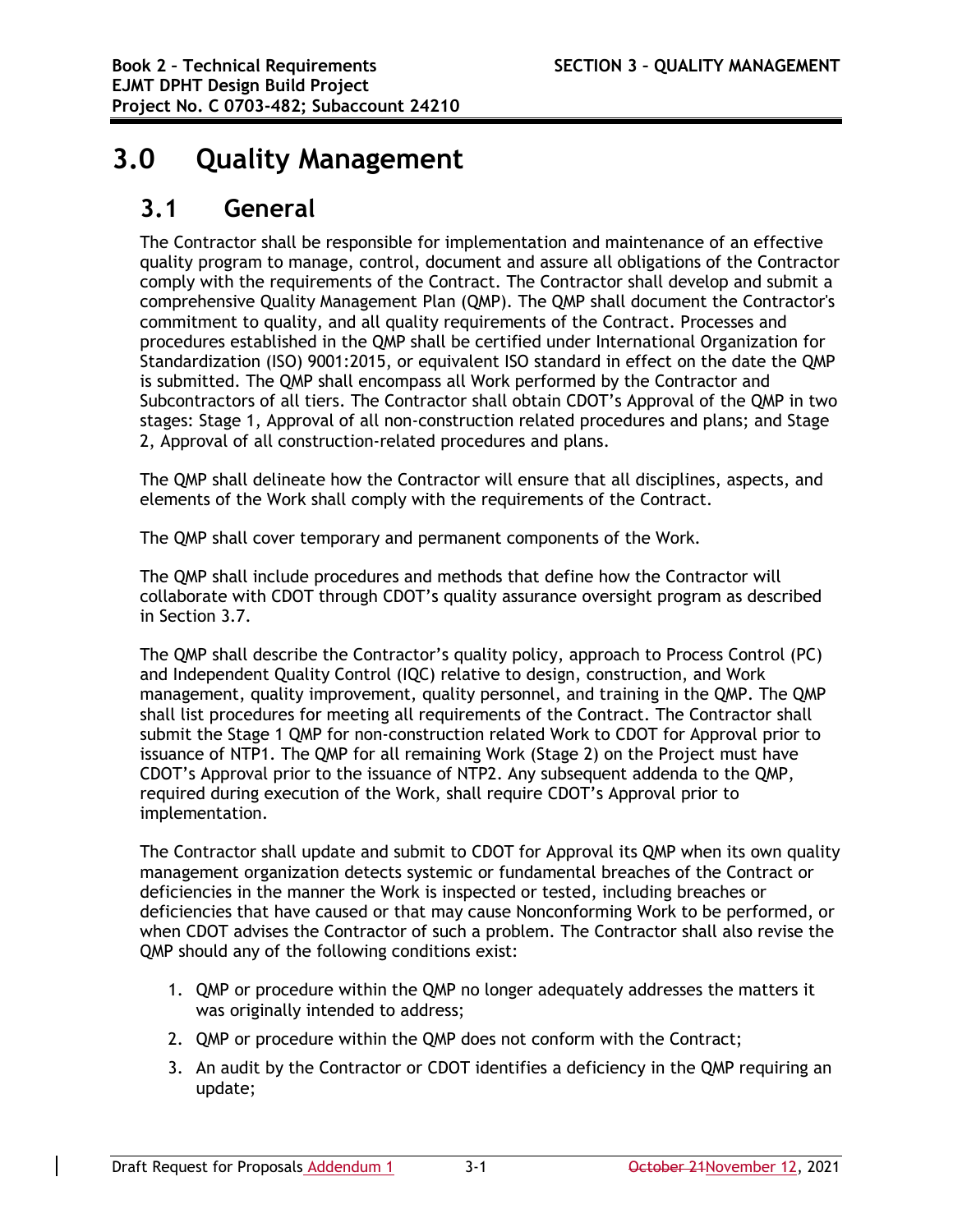- 4. Organizational structure changes require revision to the QMP;
- 5. The Contractor is undertaking, or about to undertake, activities that are not covered within the current QMP; or
- 6. CDOT requires the QMP to be updated at its request.

# **3.2 Administrative Requirements**

Quality Systems Procedures shall adhere to the following requirements:

- 1. Be consistent with the requirements of this Section 3.2 and Contractor's stated quality policy.
- 2. Include all Work methods and the enforcement and implementation of these work methods through best practice. However, it is inevitable that situations will arise that require a departure from the norm. These conditions shall be anticipated in the procedures and shall allow for control of these activities.
- 3. Define the liaison and interface between the quality organization and the design and construction arms of the Contractor.
- 4. The quality procedures shall, as a primary objective, be written with the intent of gaining employee understanding of the system.
- 5. Describe the rationale for the procedures selected and, if the procedures do not address every provision of this Section 3.2, to explain why the standard is not applicable in their particular situation.
- 6. The following list of procedures (items a through u) shall serve as the starting point for defining Contractor's quality management system:
	- a. Procedure for the preparation, control, and distribution of the Quality Management Plan;
	- b. Scope;
	- c. Key Personnel;
	- d. Organizational/technical interfaces;
	- e. Design input requirements;
	- f. Design output requirements (deliverables);
	- g. Design Reviews;
	- h. CDOT participation;
	- i. Levels of responsibility and authority;
	- j. Procedure to control, verify, and validate the design;
	- k. Procedure for document issue, approval, and revision;
	- l. Procedure for the identification of, and where required by Contract the traceability of, deliverable items, such as Release for Construction Documents and As-Builts;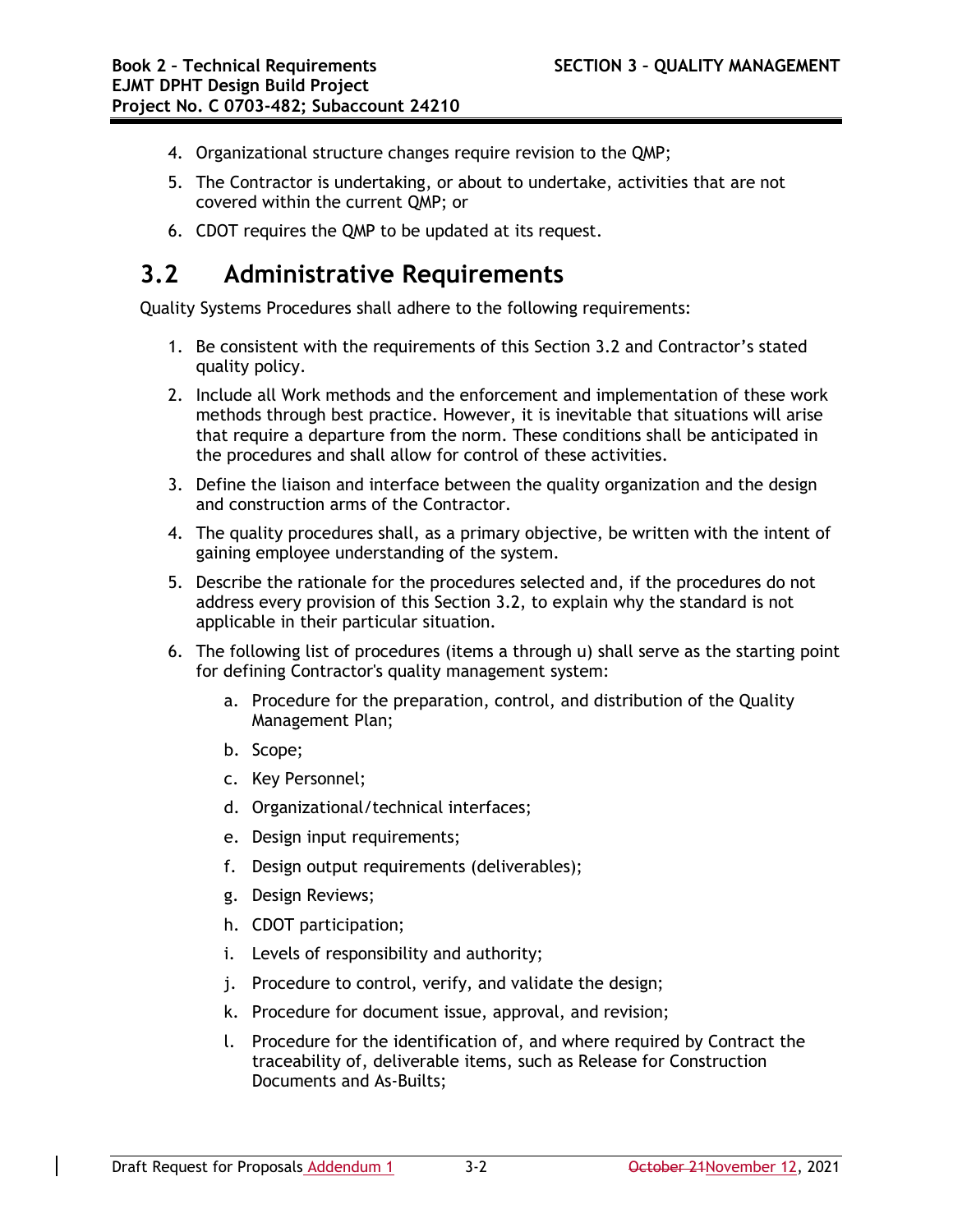- m. Procedure for the verification and control of computer programs used in design;
- n. Procedures for inspecting, testing, and calibrating equipment;
- o. Procedures for handling Nonconforming Work;
- p. Procedures for environmental compliance;
- q. Procedures for corrective/preventive actions;
- r. Procedures for handling storing, packaging, tracking and submitting Deliverables;
- s. Training processes;
- t. Procedures for internal quality audits; and
- u. Procedure for management review.
- 7. The implementation of the quality system shall be demonstrated by internal quality audit reports, the trending of nonconformance, records of root-cause analysis, records of corrective and preventive actions, and records of CDOT audits and observations.
- 8. Documented procedures may make reference to specifications that define how an activity is performed. Procedures shall describe the process steps of what needs to be done and work instructions shall prescribe how it is to be done.

### **3.2.1 Quality Policy**

The Contractor shall develop a written policy for quality, including objectives for, and its commitment to, quality. The Contractor's executive management shall ensure that this policy is implemented at all levels of the Contractor's organization.

The Contractor shall publish and post a statement of its commitment to quality and the organization's quality objectives in several locations throughout the Project office and the Site. The statement shall explain the Contractor's commitment to quality and the responsibility the Contractor has for assuring that it meets the quality requirements included in this Section 3.

The quality policy statement shall be made known to and understood by all Contractor employees, sub-consultants, Subcontractors, and Suppliers. The Contractor shall conduct and document a formal training program for all Contractor employees, subconsultants, Subcontractors, and Suppliers on the quality policy prior to their participation in activities monitored by the Contractor under the QMP.

The QMP shall include the Contractor's executive management's quality policy. The QMP shall delineate the procedure used by the Contractor's executive management to implement the Contractor's quality policy.

### **3.2.2 Quality Planning**

The Contractor shall provide evidence of quality planning that ensures specific requirements of the Contract have been identified and incorporated into the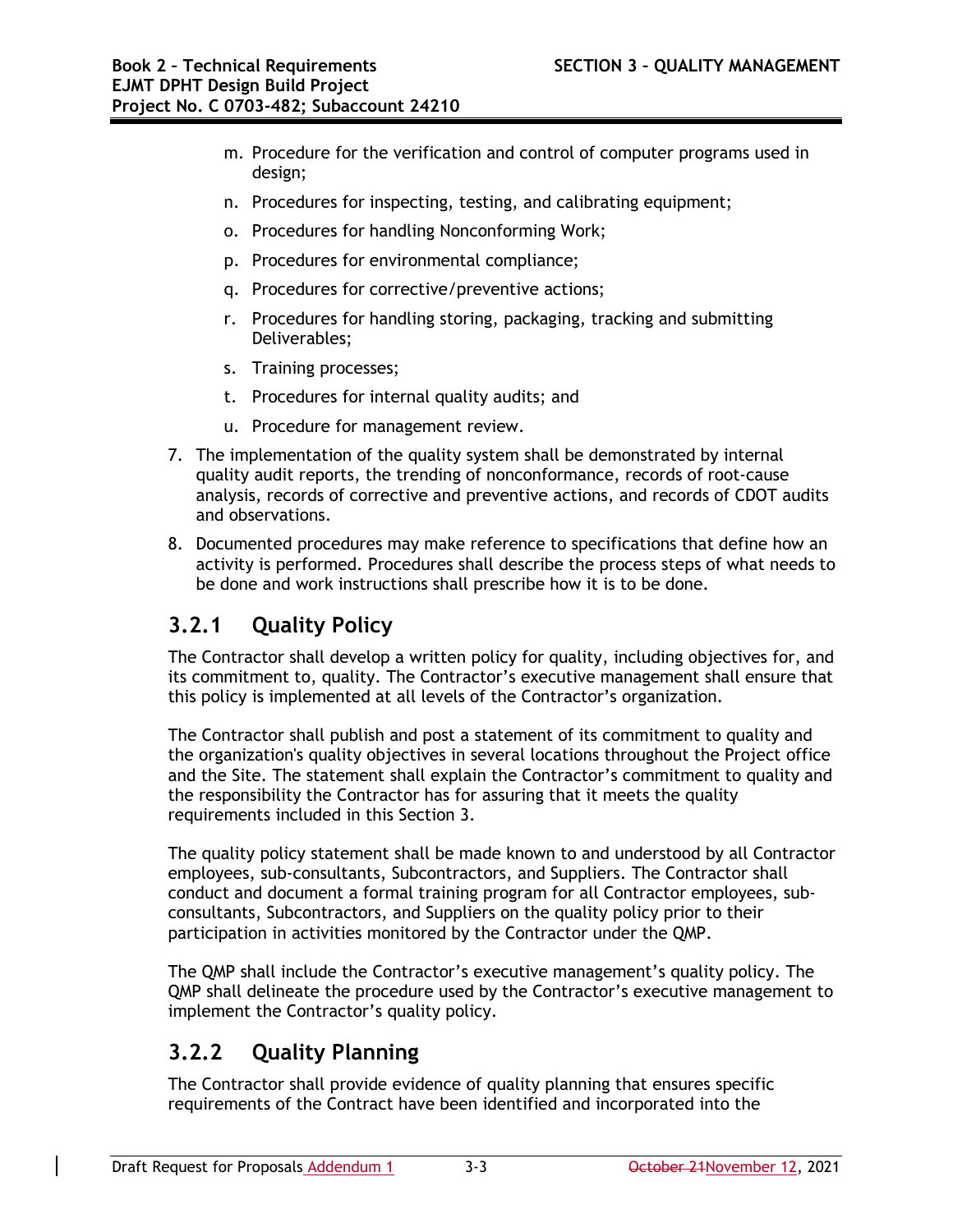documented quality system. CDOT's requirements represent the minimum requirements.

The Contractor shall perform IQC inspections during all phases of the Work from NTP1 until Final Acceptance to assure that the Work meets, and is being performed in accordance with, the Contract.

The Contractor shall include in the QMP its planning methods to meet the requirements of the Contract. The Contractor shall include, at a minimum, the activities below in its quality planning efforts to meet the Contract requirements for the Work:

- 1. Define and develop quality objectives for the Work;
- 2. Identify the necessary processes, resources, and IQC personnel that are needed to assure that Contractor obligations meet the requirements of the Contract, including, but not limited to, design, construction, Environmental Compliance, Public Information requirements, maintenance of trafficTransportation Management Plan requirements, safety, Civil Rights, training, project management processes, and the QMP;
- 3. Ensure the compatibility of design, construction, installation, public information, inspection, and testing procedures;
- 4. Develop and maintain up to date procedures for PC, IQC, and quality improvement;
- 5. Identify and define all measurable Contract requirements;
- 6. Identify quality hold points for Contractor IQC testing and inspection and to allow CDOT the opportunity to perform its owner verification responsibilities;
- 7. Identify, define, and implement standards of workmanship for all applicable work features (e.g., concrete finishing);
- 8. Identify, define, prepare, and maintain quality records and quality plans for all elements of design, including, but not limited to, wet and dry utilities, architectural, civil, structural, geotechnical, survey, hydraulic, environmental, traffic, safety, Right-of-Way (ROW), ITS Work, and temporary Work;
- 9. Develop a procedure for preparation, control, Approval, and distribution of the QMP;
- 10. Develop a procedure for IQC auditing to ensure the Contractor, Subcontractors, and Suppliers of material understand and are effectively implementing the QMP;
- 11. Develop a procedure for corrective and preventative actions regarding quality compliance and implement the quality improvement plan to address corrective Work;
- 12. Develop a procedure and ensure the Contractor's executive management reviews the QMP at planned intervals to ensure its continued suitability, adequacy and effectiveness. Such reviews should include PC/IQC results, owner verification results, status of corrective/preventive actions, follow-up items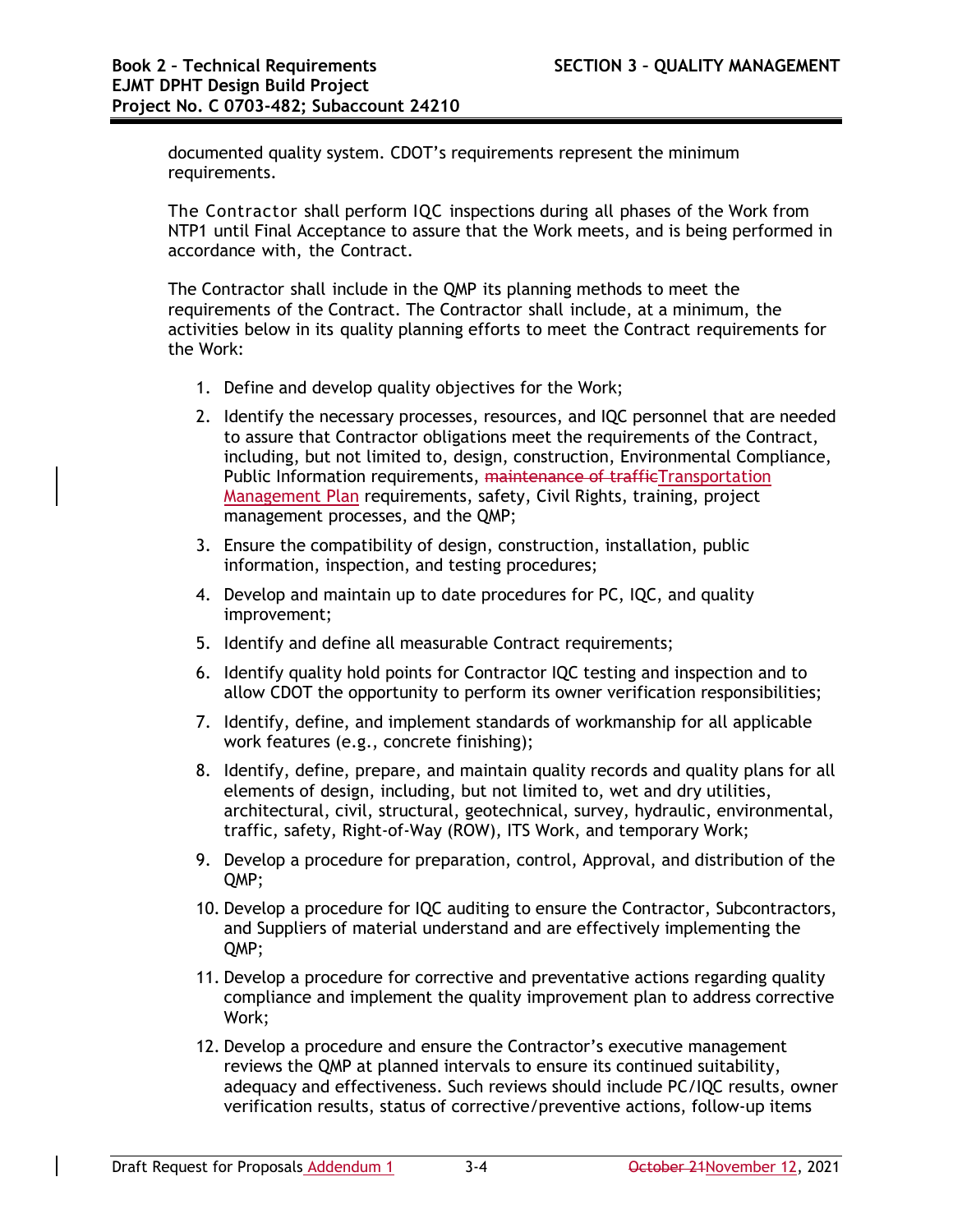from previous management reviews, changes to the QMP, and recommendations for improvement; and

13. A systemic process for ensuring quality regardless of production or scheduling needs.

## **3.2.3 Process Control**

The Contractor shall be responsible for establishing, documenting, and implementing, a PC program. The PC program shall be described in the QMP and shall include all procedures necessary for the Contractor to control the quality of its production processes to meet the requirements of the Contract. The Contractor shall develop a testing and inspection schedule to control production processes. The Contractor shall conduct examinations of the quality of workmanship to confirm that all Work is being performed in accordance with all Contract requirements. Appropriate follow-up inspections, sampling, and testing of materials shall be performed as each item of Work progresses to assure consistency in workmanship, compliance with Contract requirements, (including design and construction documents), and satisfactory performance of the Work in service.

Construction PC materials testing activities shall utilize statistical analyses of material test results, including mean, variance, range, and running averages; measurements; clearances; and interactions between PC and IQC. The results of these activities shall be used by the Contractor to set up control charts to monitor and track variations in materials over time. The control charts and the analytical results on which they are based shall be provided to CDOT within 24 hours when requested.

Tests or inspections performed by production or PC personnel as part of the PC process shall not be used to satisfy the IQC requirements.

### **3.2.4 Control of Inspection, Measuring, and Test Equipment**

Contractor shall establish and maintain documented procedures to control, calibrate, and maintain inspection, measuring, and test equipment – including test software – used by Contractor to demonstrate the conformance of product to the specified requirements. Inspection, measuring, and test equipment shall be used in a manner that ensures that the measurement uncertainty is known and is consistent with the required measurement capability.

Contractor shall ensure Quality Control is being performed by a group completely independent of the Contractor's Design Build Project Manager and Construction Manager. The Independent Quality Control firm or function group (IQCF) shall be an independent group employed by the Contractor responsible for administering and managing the construction IQC Inspection, sampling, and Testing. The IQCF and any Subcontractors or sub-consultants thereto must not have any responsibilities for Construction Work scheduling or production activities.

The Contractor shall establish, document and implement an IQC program. The Contractor shall include in the QMP the methods and procedures by which the Work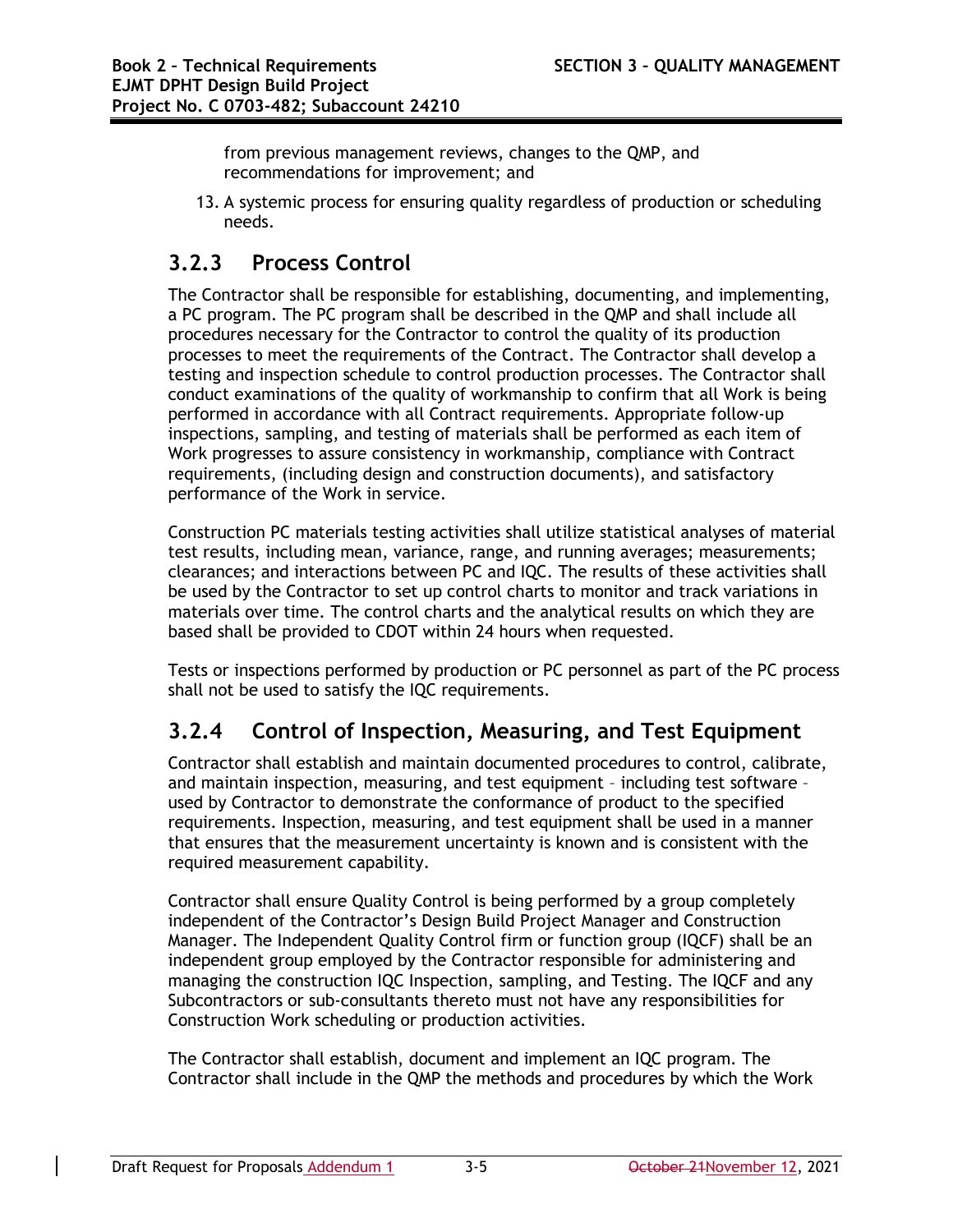will be certified by the Contractor as complying with the requirements of the Contract.

The IQC program shall be separate from the Contractor's PC program.

At a minimum, the IQCF testing shall include the observations, measurements, and documentation specified in CDOT *Field Materials Manual* and its Frequency Guide Schedule for minimum materials sampling, testing, and inspection for all quality acceptance tests required. Items identified as pre-tested or pre-inspected by CDOT shall remain the responsibility of Contractor. The IQCF shall document the results and show if the test passed or failed based on the "pass/fail criteria" established in the Contract. The IQCF shall include failing tests results in the test documentation.

IQC personnel shall not participate in any PC activities and shall be independent of the PC personnel.

The Contractor shall identify in the QMP all necessary resources and personnel to perform all IQC activities required to ensure all Work meets the requirements of the Contract. The QMP shall identify the construction quality hold points for IQC testing and inspection and shall describe how the Contractor will notify CDOT so that it may have the opportunity to perform its owner verification responsibilities.

### **3.2.5 Quality Improvement**

The Contractor shall establish, document, and implement a program for quality improvement. The Contractor shall include in the QMP the methods for identifying, analyzing, evaluating, and implementing solutions to continuously improve quality. The QMP shall establish and maintain specific procedures to ensure a successful Quality Improvement Program.

The Contractor shall schedule and perform internal quality audits on the basis of the status and importance of the activity to be audited. The Contractor shall conduct weekly quality meetings with affected Contractor staff including construction specialty leads, and CDOT to discuss open Nonconformance Notices (NCN)s/Nonconformance Reports (NCR)s and quality issues. All unresolved quality issues, including but not limited to NCRs and owner verification NCNs, shall be discussed at these meetings, until resolved. The Contractor shall submit an updated Nonconforming Work log to CDOT weekly (or as otherwise Approved by CDOT) and shall use the log to look for Nonconforming Work trends to determine if Corrective Actions are needed.

The Contractor shall ensure timely implementation of the necessary Corrective Actions to improve any nonconformance found during audits. The Contractor's follow-up activities shall ensure the implementation and effectiveness of the Corrective Action taken. Corrective Actions shall identify the root causes of deficiencies and shall be developed, implemented, and tracked to prevent the recurrence of future nonconformance. Corrective Actions shall be monitored through review of documents, surveillance, or follow-up audits. The Contractor shall keep records of Corrective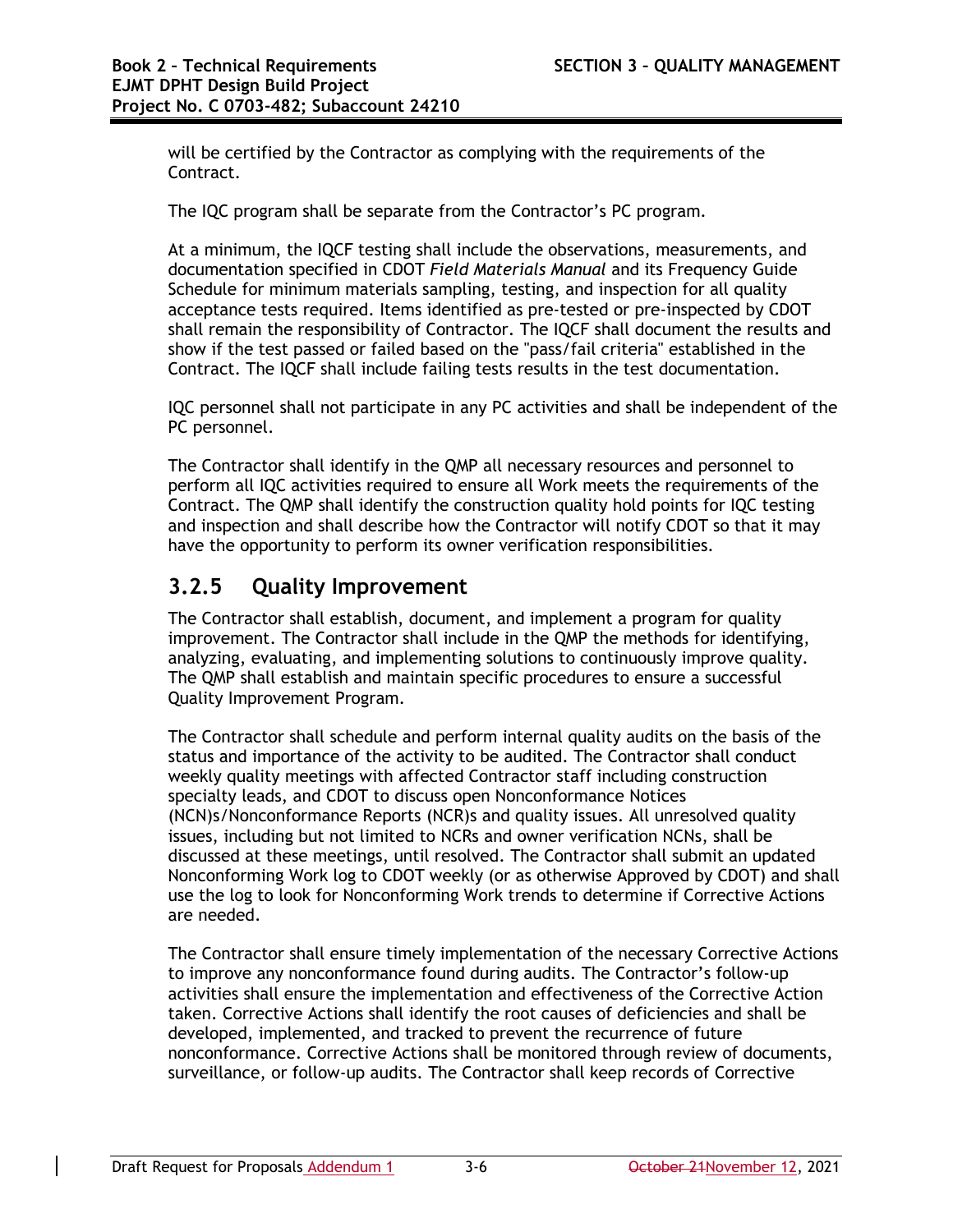Actions together with the respective audit records and submit those records to CDOT upon request.

The Contractor shall consider CDOT's verification audits and the overall project goals to determine where Contractor quality improvement audits shall be performed and potential Corrective Actions to be implemented.

## **3.2.6 Quality Personnel**

The Contractor's executive management shall have overall responsibility for success of the QMP. The Contractor's executive management shall have the responsibility to ensure that personnel performing PC and IQC activities have the appropriate education, training, skills, and experience to meet the requirements of the Contract. The Contractor shall designate a Design Build Quality Manager (DBQM) who shall not report to Contractor's Design Build Project Manager, but shall be directly responsible to and report to the Contractor's executive management. The DBQM shall provide all final checks, approvals, and certifications for quality. The DBQM shall be responsible for assuring, certifying, and providing documented evidence that the Work meets the requirements of the Contract. The DBQM shall have the authority and responsibility for the success of the Contractor's quality program, and shall ensure that authority and responsibilities are defined and communicated within the organization.

The DBQM shall be the primary point of contact to CDOT for all issues relating to Contractor's Quality Management Plan, including preparation, review, implementation, and updates. The DBQM, irrespective of other responsibilities, shall have defined authority and responsibility for the following:

- 1. Ensuring that a quality system is established, implemented, and maintained;
- 2. Reporting quarterly on the performance of the quality system to Contractor's executive management and CDOT for review and as a basis for improvement of the quality system; and
- 3. Direct supervision of the IDQM and IQCM and their respective staffs.

The Contractor shall assign an Independent Design Quality Manager (IDQM) that reports directly to the DBQM and shall be responsible for all design quality control activities for the Work. The Contractor shall identify a Design Process Control Manager (DPCM) for all design activities. The DPCM may be the Contractor's Design Manager and shall be responsible for all design PC activities. The IDQM shall not be involved with Construction Work scheduling or production activities, and shall ensure that the methods and procedures contained in the Approved QMP, related to design, are implemented and followed by the Contractor, subcontractors, fabricators, suppliers, and vendors in the performance of the Work.

The Contractor shall assign an on-site Construction PC Manager (CPCM) who shall be responsible for management of the PC aspect of the QMP. The CPCM shall not be involved with Construction Work scheduling or production activities, and shall report directly to the Contractor's management team. The CPCM shall ensure that the methods and procedures contained in the Approved QMP, related to construction, are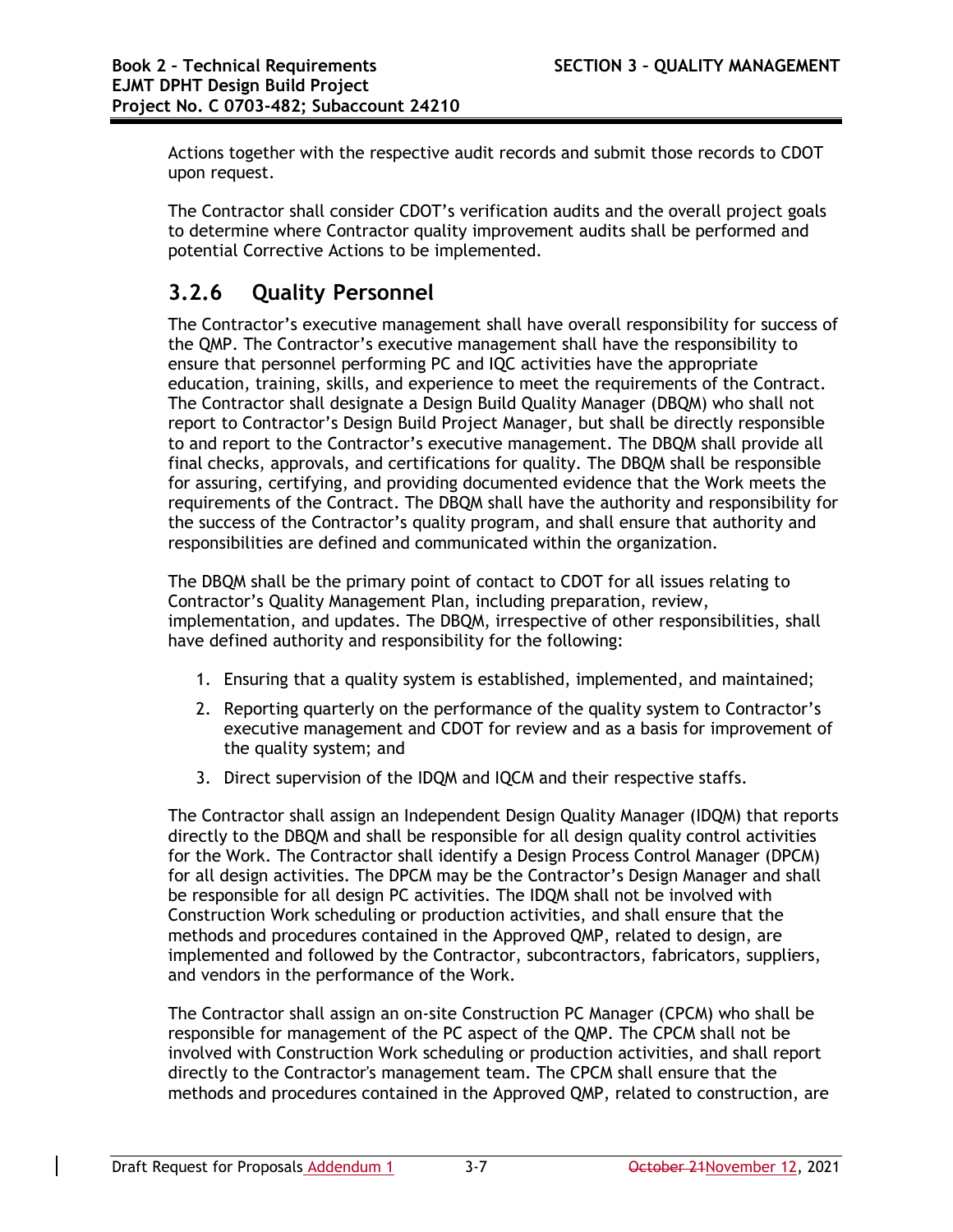implemented and followed by the Contractor, subcontractors, fabricators, suppliers, and vendors both on-site and off-site in the performance of the Work.

The Contractor shall assign an on-Site Independent Quality Control Manager (IQCM) who shall be a member of the IQCF and independent of Construction Work scheduling or production and shall be responsible for management of the IQC aspect of the QMP. The IQCM shall report to the DBQM and to CDOT. The IQCM shall not report to any person or party directly responsible for design or construction production. The IQCM may be the DBQM.

The IQCM and CPCM shall both have or obtain the American Society for Quality (ASQ) certification as Quality Inspector, Quality Engineer, or Manager of Quality as an NTP2 Condition.

The Contractor's DBQM, IQCM, IDQM, CPCM, and DPCM shall review and approve the QMP prior to submittal to CDOT. The Contractor shall assure, certify and provide documented evidence that the Work meets the requirements of the Contract. At a minimum, the DBQM shall report the status of the Work's quality monthly to CDOT.

All construction IQC testing personnel and PC testing personnel performing concrete and hot bituminous pavement process control tests shall meet the standards established in Section CP-10 of CDOT *Field Materials Manual*.

All construction IQC inspection personnel performing fabrication inspection of structural steel elements shall be qualified in accordance with Section 4.0 of CDOT *Staff Bridge Fabrication Inspection Manual, Fabrication Inspection of Structural Steel Items for CDOT Roads and Bridge.*

All construction IQC testing and inspection personnel performing inspections and tests for pre-stressed and precast concrete products shall be qualified in accordance with Section 3.0 of CDOT *Staff Bridge Fabrication Inspection Manual, Fabrication Inspection of Pre-stressed and Precast Concrete Products.*

All construction IQC testing and inspection personnel performing inspections and tests for Electrical Work shall meet the requirements of Licensed Journeymen Electrician or Licensed Master Electrician defined in Book 1 Appendix A.

The Contractor shall ensure that personnel performing Work shall have the education, training, skills, and experience to meet the requirements of the Contract. The Contractor shall maintain appropriate personnel records that may be examined by CDOT upon request.

### **3.2.7 Training**

The Contractor shall establish and maintain documented procedures for identifying training needs and requirements and shall provide training of all personnel performing activities affecting quality. Personnel performing specific assigned tasks affecting quality shall be trained in the specific plans, processes, and procedures as assigned in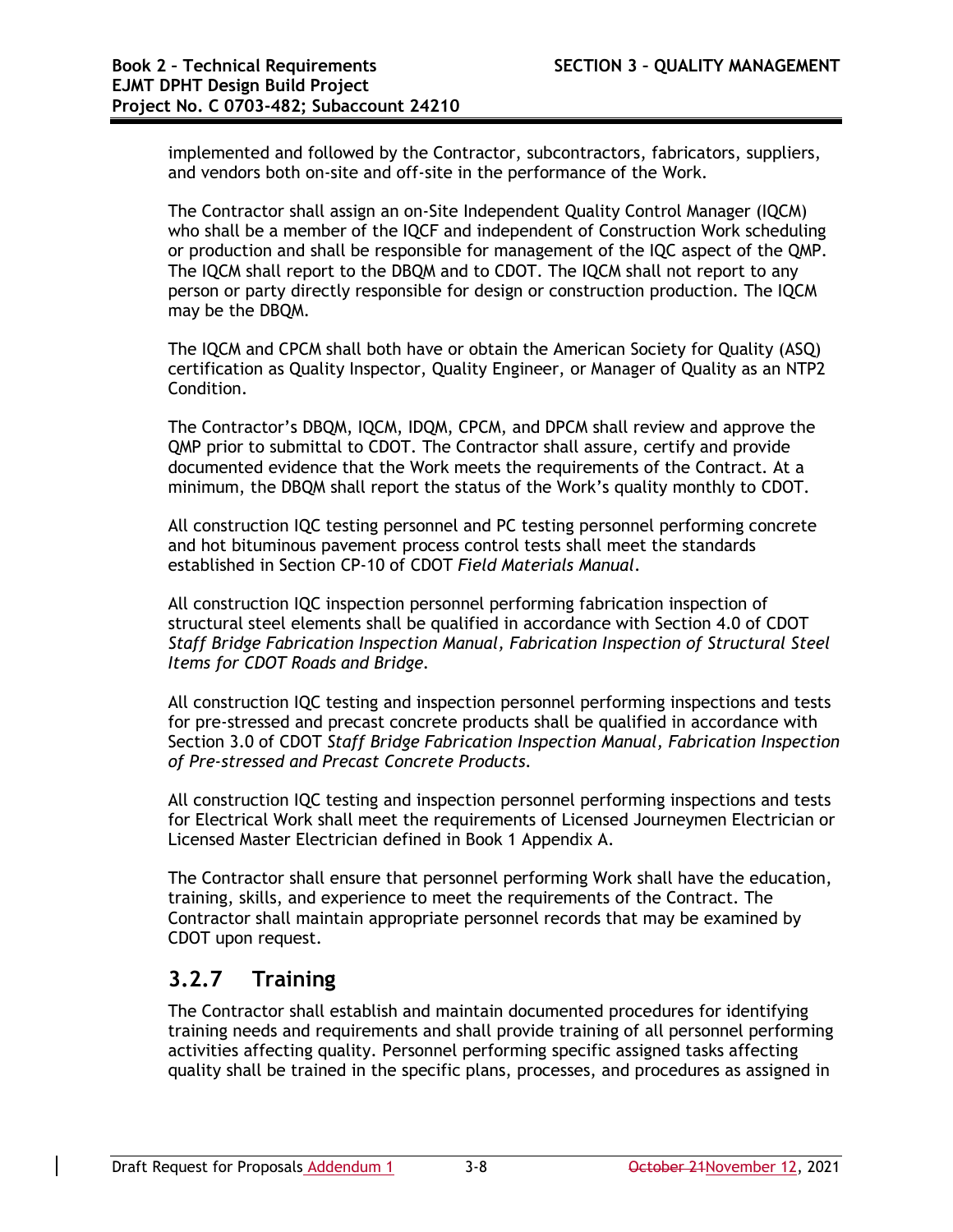the QMP (e.g., Materials Testing and Inspection Plan (MTIP), Contractor auditing procedures, etc.).

The Contractor shall provide training to all personnel that may interface with CDOT's oversight efforts (audit process) to ensure they understand their roles and responsibilities for cooperating and responding to audits.

# **3.3 Quality Management Plan Requirements**

The QMP shall state the Contractor's commitment to quality and provide a clear definition of the scope of activities and detail the methods to ensure the Work meets the requirements of the Contract. The QMP shall list all deliverables to CDOT, as required by the Contract and this Section.

## **3.3.1 Responsibility and Authority**

The Contractor shall include in the QMP an organizational chart that illustrates a commitment to an effective quality program to ensure all Work meets the requirements of the Contract. The QMP shall describe the hierarchy of the Contractor's organization. The QMP shall graphically depict the principal quality participants, showing lines of responsibility, authority, communication, and interfaces with CDOT; other involved agencies; and any other team members having a significant quality role, including subconsultants, Subcontractors, and Suppliers. The DBQM, IDQM, DPCM, CPCM (and PC staff) and IQCM (and IQC staff) shall be shown on the organization chart to report to the Contractor's executive management and be independent of the Contractor's Design Build Project Manager. The Contractor shall update the organization charts and distribute those charts to CDOT when any changes to the organization are made.

The QMP shall describe the roles and responsibilities of the DBQM, IDQM, DPCM, CPCM, IQCM, PC and IQC staff, and other key personnel; and shall describe their authority to implement quality improvements for the Work.

The Contractor's IQC managers and IQC staff shall have no responsibilities in the management and production of the Construction Work and IQC personnel shall have the authority to stop Work that does not comply with requirements of the Contract.

The responsibilities of all personnel who manage, perform, and ensure the quality of the Work include:

- 1. Initiate action to prevent the occurrence of Nonconforming Work;
- 2. Identify, evaluate, and document quality problems;
- 3. Recommend or initiate quality improvement solutions through established organizational channels;
- 4. Ensure the implementation of quality improvement solutions; and
- 5. When Nonconforming Work is identified, stop all Work that is affected by the Nonconforming Work until the deficiency is corrected.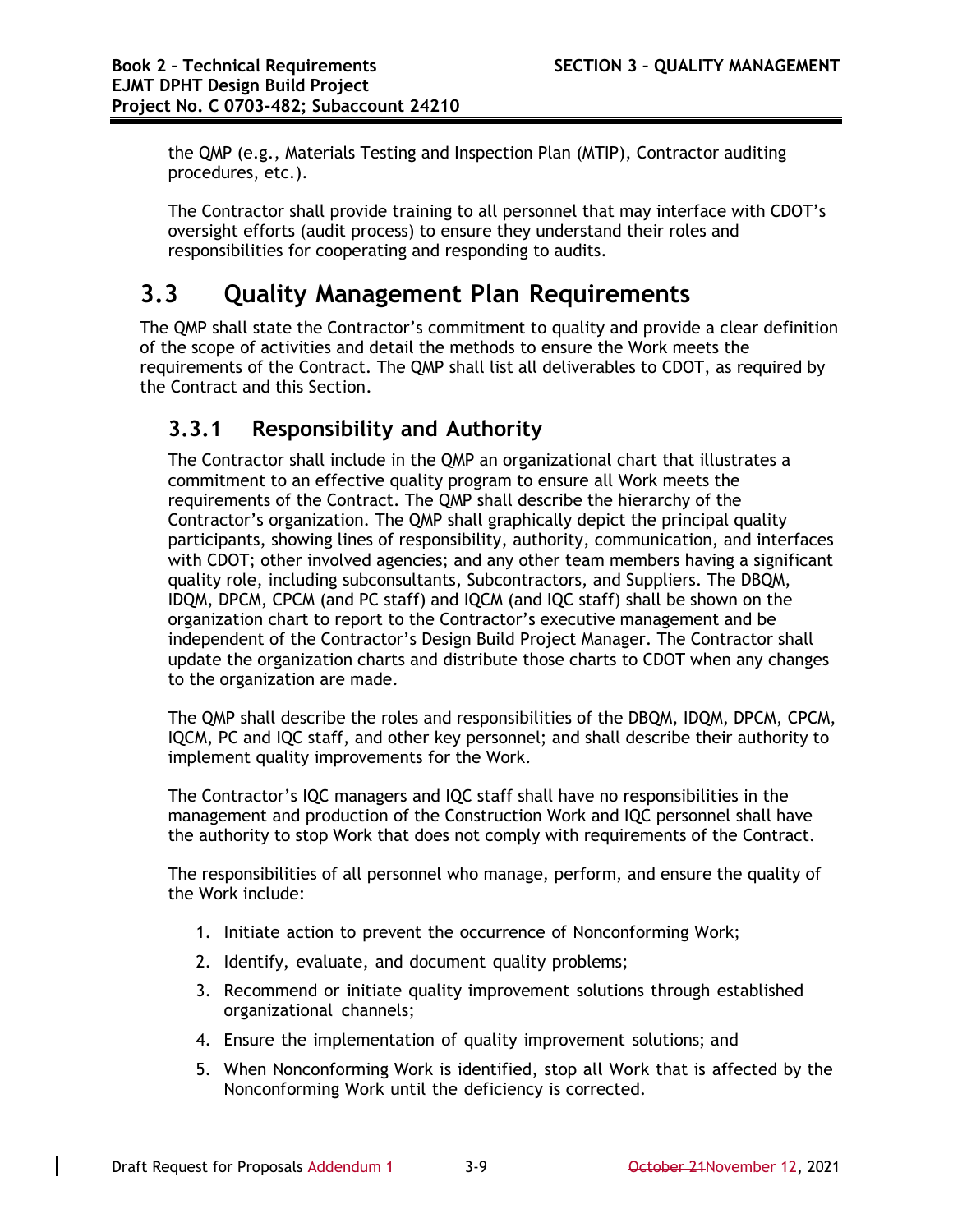- 6. The DBQM, IDQM, DPCM, CPCM, and IQCM shall have the following responsibilities defined in the QMP:
	- a. Facilitate compliance of Work with the requirements of the Contract and the Approved QMP;
	- b. Approve Contractor quality processes and procedures;
	- c. Provide adequate resources and trained personnel for PC and IQC activities;
	- d. Ensure the adequacy and enforcement of quality procedures, processes, inspections, and tests for all Work;
	- e. Establish and implement procedures to control and ensure the Work performed by subconsultants, Subcontractors and Suppliers meet the requirements of the Contract;
	- f. Ensure the QMP is being implemented and report in writing regularly to the Contractor's executive management regarding the status of the implementation of the QMP;
	- g. Ensure that quality records are properly prepared, completed, maintained, and delivered to CDOT, as required by the Contract, to provide evidence of PC and IQC activities performed and quality results achieved;
	- h. Ensure that IQC staff is independent of the Contractor's Design Build Project Manager and regularly reports to the Contractor's executive management; and
	- i. Continually promote awareness of the requirements of the Contract throughout the Contractor's entire project organization.

# **3.4 Independent Quality Control**

### **3.4.1 General**

The Contractor shall establish, document, and implement an IQC program. The Contractor shall include in the QMP the methods and procedures by which the Work shall be certified by the Contractor as complying with the requirements of the Contract.

The QMP shall establish procedures for procuring services. The procedures shall include a review and approval process by the Contractor for adequacy of specified technical requirements and the adherence to quality requirements.

The QMP shall describe the measures to be taken to ensure that Subcontractors, Suppliers and subconsultants meet, implement, document, and maintain the QMP requirements.

The selection of Subcontractors, Suppliers and subconsultants and the type and extent of control exercised by the Contractor shall be dependent upon the type of product or service and, where appropriate, on records of Subcontractors', Suppliers' and subconsultants' previously demonstrated capability and performance.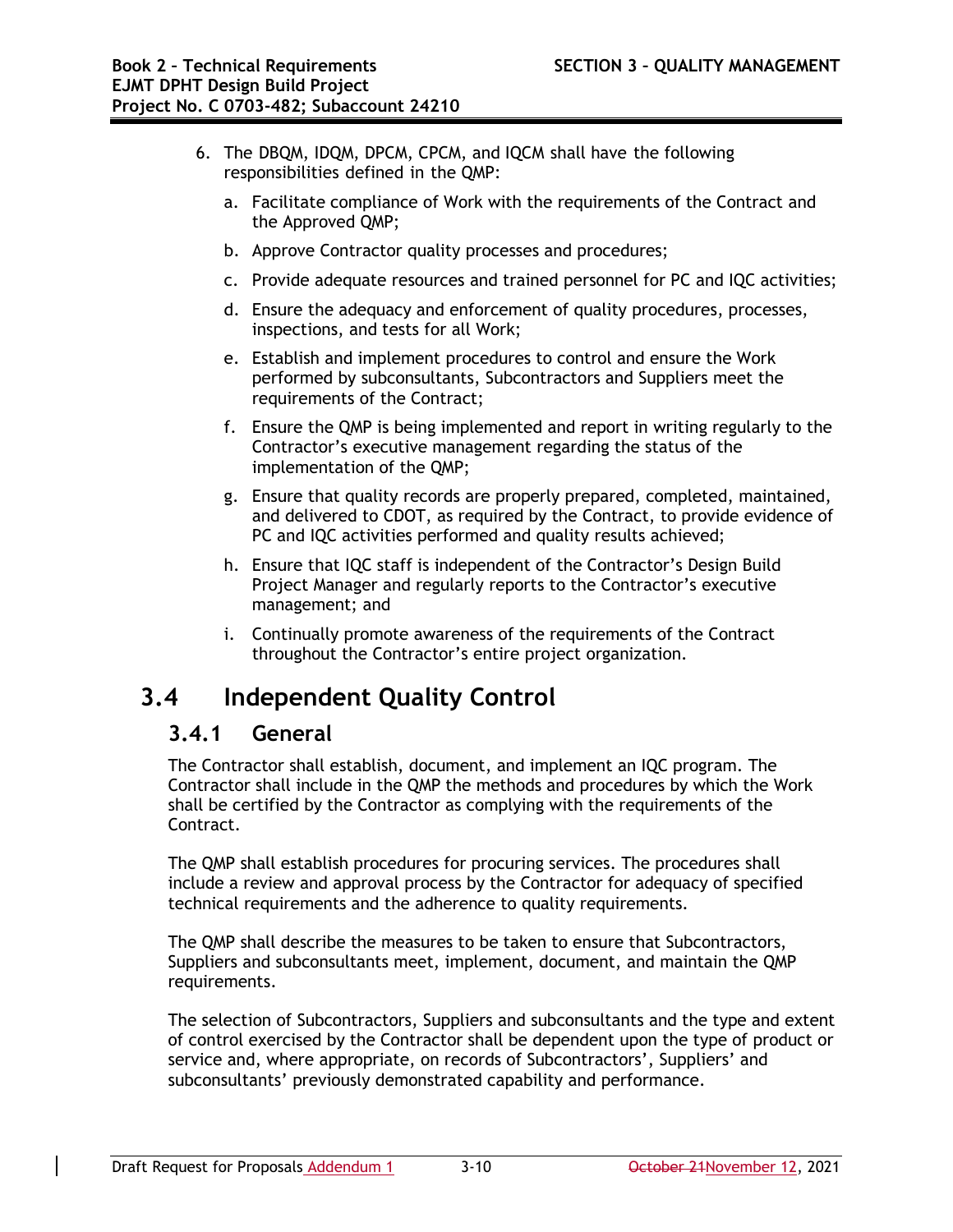### **3.4.2 Design Quality Control**

The QMP shall include procedures that address all elements of design, including, but not limited to, wet and dry utilities, architectural, civil, structural, geotechnical, survey, hydraulic, landscaping, aesthetics, environmental, traffic, safety, ROW, ITS Work, and temporary Work. The Contractor shall identify in the QMP all applicable computer programs to develop and check designs.

The QMP shall describe how the design team plans and schedules the design efforts, including task force meetings, design reviews, constructability reviews, design meetings, independent design checks, and discuss how these activities are accounted for in the overall Project Schedule.

The Contractor shall identify in the QMP design input requirements. The Contractor shall perform ongoing audits of the design input requirements. The Contractor shall maintain an accessible, centrally controlled design manual, database, or list that contains all relevant design inputs to be used by design personnel for the Work. The Contractor shall provide a process in the QMP to ensure that the design inputs are communicated to, and accessible by, the relevant designers responsible for incorporating design inputs into the design. The Contractor shall include in the QMP how changes to design inputs are identified, reviewed, and approved by authorized personnel prior to their implementation. The QMP shall also include:

- 1. Procedures to control and independently ensure that the design meets the requirements of the Contract, including provisions for subconsultant's designs and configuration management activities;
- 2. Procedures to identify and track design document deliverables;
- 3. Procedures for Contractor approval, tracking and recording revisions to Release for Construction (RFC) Documents. The Contractor shall have a formal procedure for comment resolution included in the QMP;
- 4. Procedures for Contractor approval of RFC Documents; and
- 5. Procedures for approval of supplier-provided design drawings (e.g. shop drawings), including opportunity for CDOT to perform audits.

The Contractor's design quality program shall include processes based on Contractor's obligations under this Section 3.4.2.

### **3.4.2.1 Preliminary Plan Packages**

The Contractor shall prepare, and submit to CDOT for Acceptance, preliminary (30% level) plan packages which (1) show how the Contractor's design meets the Book 2 obligations and (2) include:

- 1. Cover sheet;
- 2. Typical sections;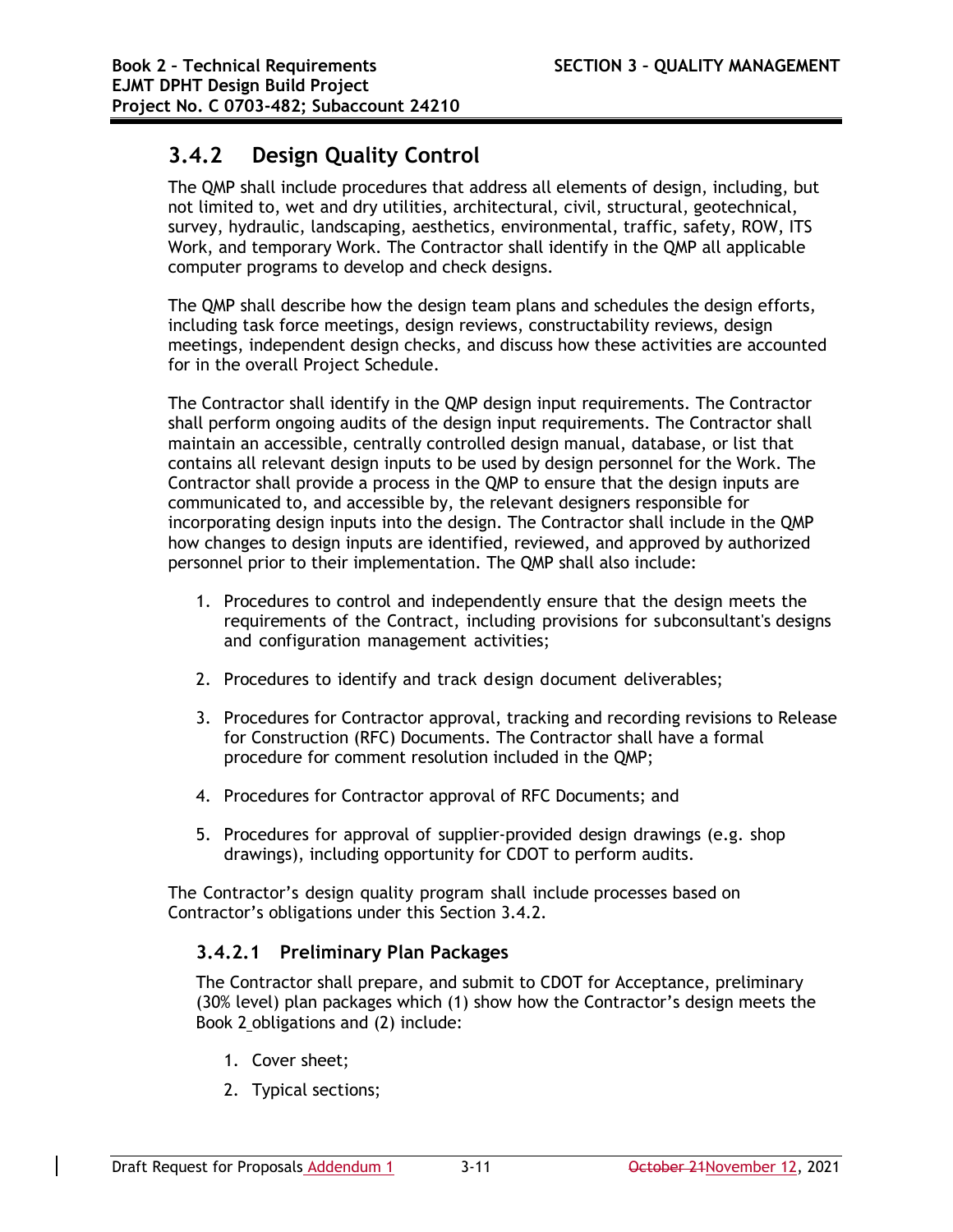- 3. Plan and profile for the EJMT North and South tunnel piping layouts
- 4. Heat trace limits
- 5. Electrical One-Line and SCADA Block Diagrams
- 6. Generator(s) locations

### **3.4.2.2 Task Force Meetings**

The Contractor shall conduct weekly task force meetings to coordinate the design development within the Contractor's organizations and with CDOT and other affected agencies. As a minimum, the Contractor shall prepare an agenda and conduct each meeting to discuss the status of the design, coordinate the design development between design disciplines, discuss constructability issues, and identify any questions associated with design requirements. The Contractor shall take meeting minutes for all task force meetings and provide minutes to CDOT for Acceptance within five Working Days after each meeting. The Contractor shall provide final minutes to CDOT via CDOT's DCS on a monthly basis.

#### **3.4.2.3 Design Progress Review Meetings**

The Contractor shall hold one design progress review meeting during the design development process (e.g., 90% package) and invite CDOT to attend. The design progress review meetings shall be scheduled, conducted, and documented by the Contractor. The Contractor shall take meeting minutes and submit those minutes to CDOT for Acceptance within five Working Days after each meeting.

### **3.4.2.4 Final (100% Level) Plan Package**

The Contractor shall prepare the final (100% level) plan packages showing how the Contractor's design meets the Book 2 obligations and submit to CDOT for Acceptance. After the review period, the Contractor shall conduct a comment resolution meeting with CDOT. The Contractor shall take meeting minutes and submit those minutes to CDOT for Acceptance within five Working Days after each meeting.

### **3.4.2.5 RFC Documents and revisions to RFC Documents**

RFC Documents shall be submitted for Acceptance by CDOT. The RFC Documents shall include an MTIP. This plan shall give testing quantities and frequencies, and IQC inspection quality hold points to confirm minimum QMP requirements have been met. If referenced in the MTIP and Approved by CDOT, the Contractor may use alternative methods to track quantities, frequencies, and hold points to ensure minimum requirements have been met. The Contractor's Design Build Quality Manager, or appointed designee, shall approve the RFC Documents prior to RFC. The Contractor shall submit one electronic copy of the RFC Documents to CDOT. The Contractor's IQC process for the RFC Documents shall be thoroughly documented in the Contractor's QMP.

### **3.4.2.6 RFC Documents for Structure Construction**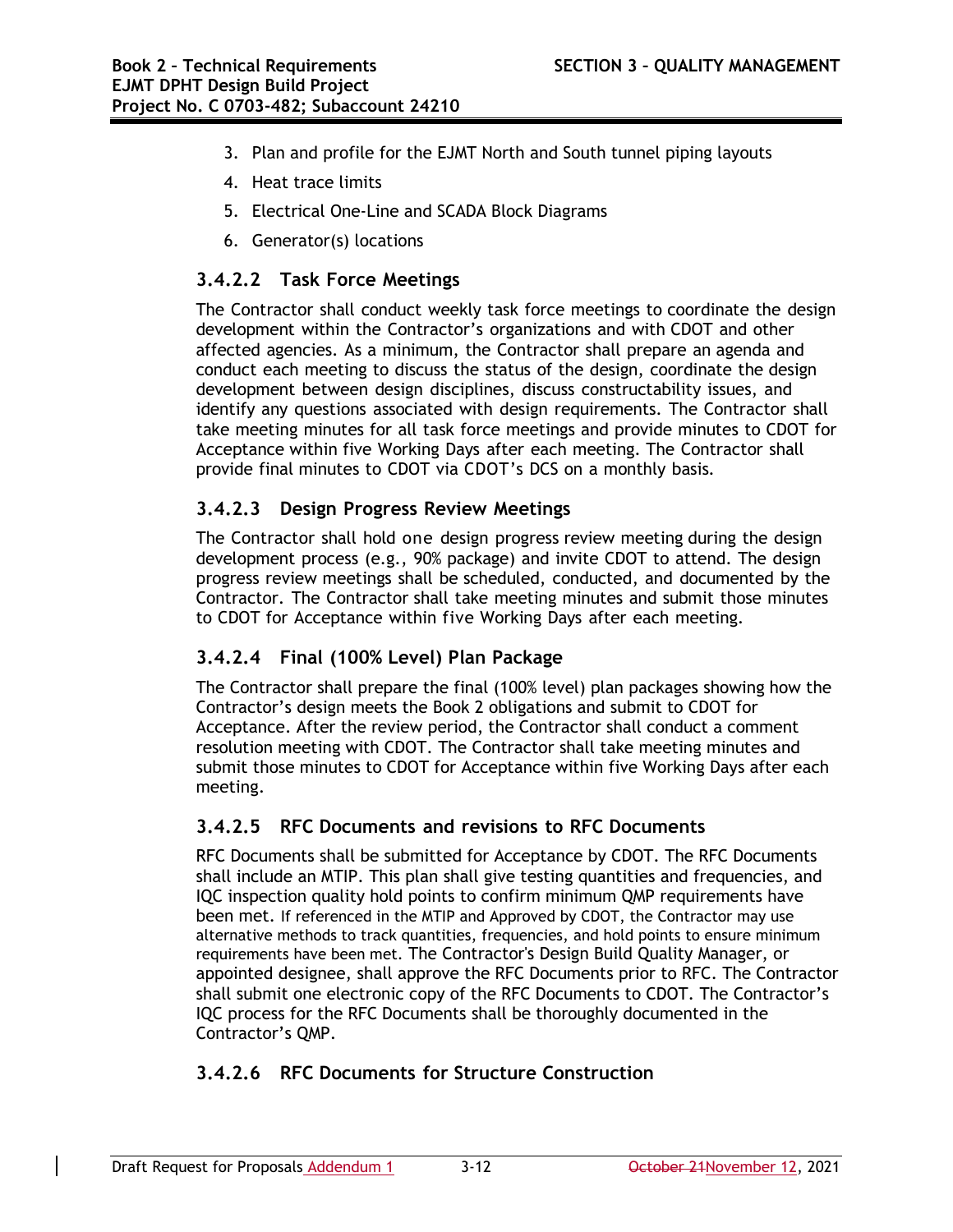Prior to release of RFC Documents for structure construction, the following items shall be required:

1. The independent design check shall have been completed per CDOT *Bridge Design Manual* and the original final structural design calculations shall be revised and corrected based on comments from the independent design check for the structural element to be constructed.

### **3.4.2.7 As-Built Documents**

As-Built documents shall be submitted to CDOT for Acceptance. CDOT may audit As-Built documents to ensure completeness and compliance with the requirements of the Contract. CDOT shall not Accept As-Built documents until the Contractor has addressed, resolved, and incorporated, to the satisfaction of CDOT, any prior Contractor or CDOT comments. The Contractor shall ensure and provide documentation to CDOT that all review comments have been addressed. The As-Built documents shall be bundled into packages that match the RFC design Deliverable packages. The As-Built documents submittal shall include:

- 1. All plans reflecting RFC Documents or revisions to RFC Documents;
- 2. Resolution of nonconformance;
- 3. Design calculations;
- 4. Design reports;
- 5. Specifications;
- 6. Electronic CADD files, as specified elsewhere in the Contract; and
- 7. Index summarizing all revisions to initial RFC Documents.

### **3.4.2.8 Licensed Engineer Responsibility for Design Changes**

The Contractor shall include in the QMP a process for a licensed engineer in responsible charge for the design to prepare, review, and approve all changes, including field design changes, RFC Documents, and As-Built documents. The Contractor shall maintain a master list of approved design changes. The QMP shall include a process to communicate design changes to those completing the Work on a timely basis consistent with the progress of construction activities.

### **3.4.2.9 Environmental review**

The Contractor shall include in the QMP a process for Environmental review prior to submission of final (100% level) plan packages showing how the Contractor's design meets the Environmental Requirements.

### **3.4.3 Construction Quality Control**

The Contractor shall perform and document all required construction PC and IQC activities necessary to control the Work. The QMP shall extend to both permanent and temporary Work (erosion control, traffic control, drainage, etc.). Records of inspection and testing activities (other than materials inspection and testing)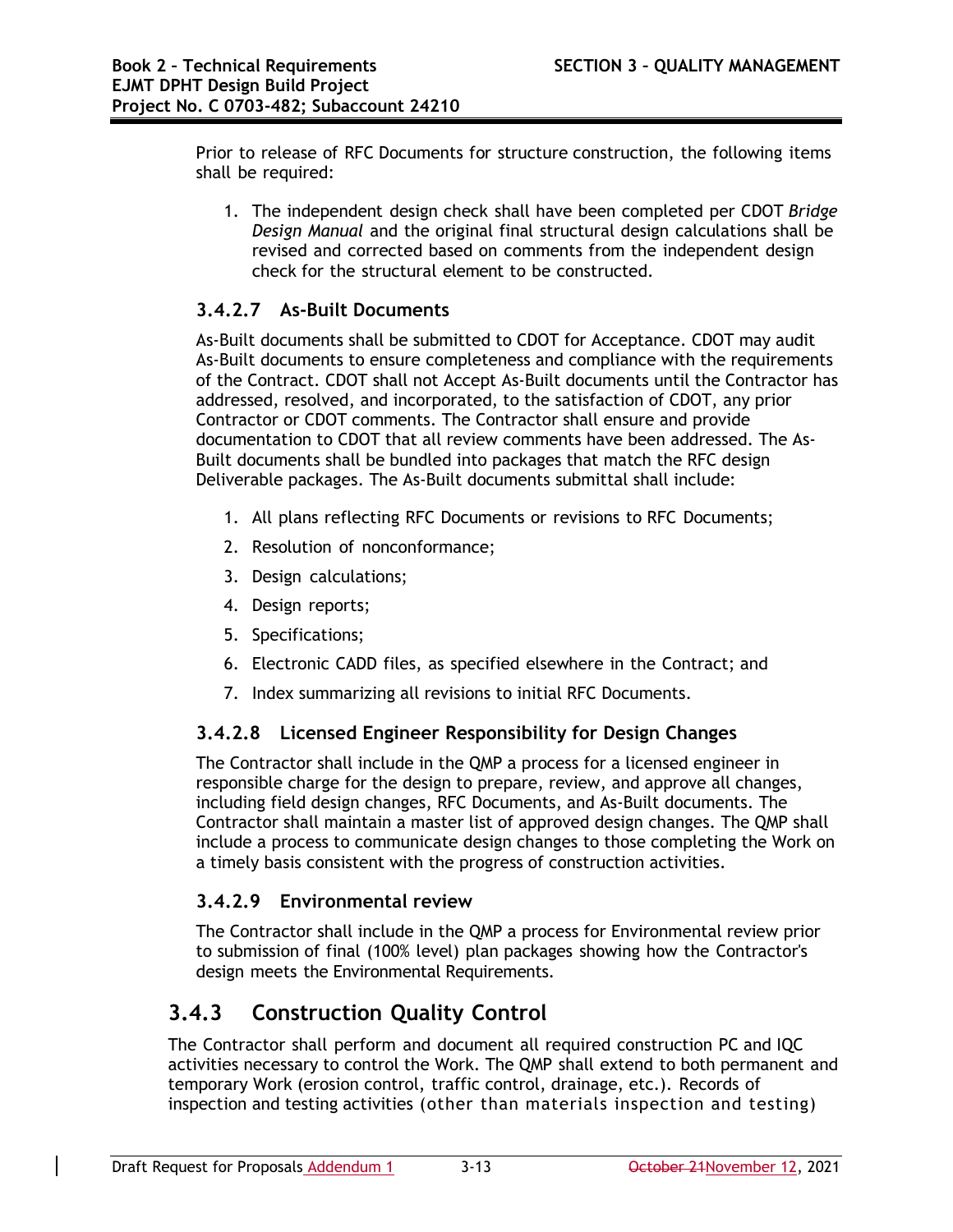shall be submitted to CDOT through the project DCS. Records of level 1 and level 2 materials testing, as defined in CDOT *Field Materials Manual*, shall be submitted to CDOT through CDOT's quality management system. CDOT will provide user accounts and training for use by the Contractor. Materials test reports will also require entry of meta-data fields for analysis and comparison to CDOT's verification test results.

As a minimum, the Contractor's construction IQC Program shall include the elements defined below:

### **3.4.3.1 Certification**

The Contractor shall include in the QMP a process to submit certificates to CDOT at the following times that the Work performed meets the requirements of the Contract:

- 1. prior to Project Completion;
- 2. prior to Final Acceptance; and
- 3. at any other time requested by CDOT.

#### **3.4.3.2 Inspection**

The Contractor shall include in the QMP, and submit to CDOT for Approval, an MTIP that shall include detailed inspection procedures to be used in cases where inspections are to serve as the basis for verifying compliance with the requirements of the Contract. The Contractor shall submit to CDOT (A) all records of inspection and testing through the project DCS and (B) level 1 and level 2 records of materials testing, as defined in CDOT *Field Materials Manual*, through CDOT's quality management system. The Contractor shall conduct each inspection in accordance with the Approved QMP. The Contractor shall document whether the inspections passed or failed based on the "pass/fail criteria" established in the procedure and the requirements of the Contract; (e.g., concrete thickness, rebar clearance/size, locations, elevations, stationing, etc.). The Contractor shall include failing inspection results, when applicable, in the inspection documentation.

### **3.4.3.3 Testing**

At a minimum or unless otherwise specified in this Contract, the Contractor shall follow CDOT *Field Materials Manual* and its Frequency Guide Schedule for minimum Materials sampling, testing, and inspection requirements identified under the column titled "Work Verification Sampling & Testing Frequency" for all IQC tests required. The Contractor shall document the results of all testing (showing if the test passed or failed based on the "pass/fail criteria" established in the Contract) and submit such results to CDOT through the project DCS (other than the results of level 1 and level 2 materials testing, as defined in CDOT *Field Materials Manual*, which shall be submitted through CDOT's quality management system). The Contractor shall include failing tests results in the test documentation. Independent Laboratories shall submit signed and certified test reports to the Contractor not more than 14 Days after completion of the tests for all tests which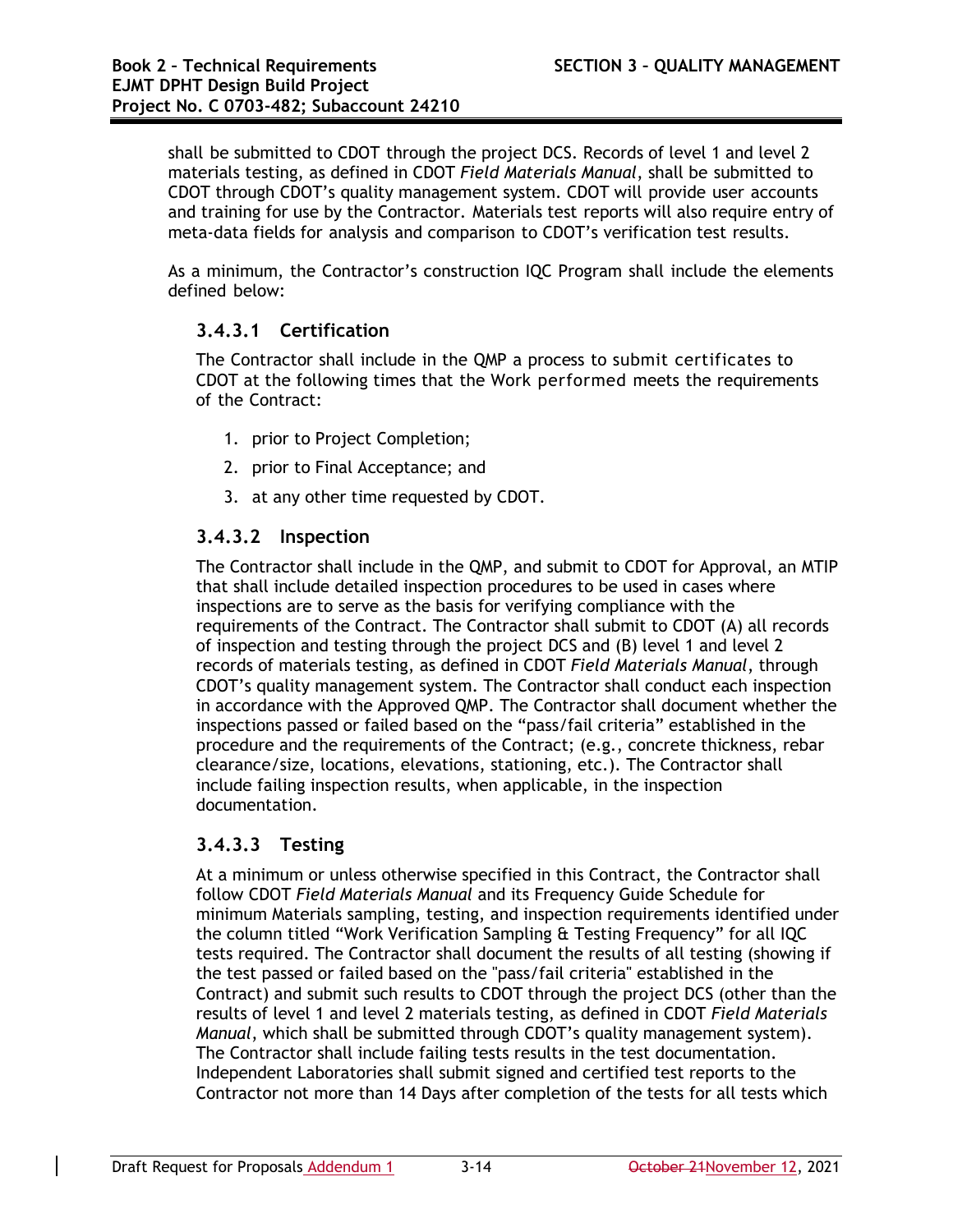require an independent Laboratory. CDOT may witness any test conducted for Independent Assurance purposes. The Contractor shall develop and maintain a current test log for all tests required by the Contract. As a minimum, the Contractor shall document results of tests in report format and include the following:

- 1. Contract Project identification number
- 2. Identification of items tested
- 3. Quantity
- 4. Date and time test conducted
- 5. Location of items tested
- 6. Test procedure used
- 7. Name of technician
- 8. Acceptance criteria
- 9. Results Acceptance or rejection
- 10. Authorized signature

### **3.4.3.4 Certificate of Compliance, Certified Test Report and Buy America documentation**

The Contractor shall include in the QMP a method of handling and documenting work/products accepted in the Work by Certificate of Compliance (COC) or Certified Test Report (CTR).

The Contractor shall include in the QMP a method for documenting and tracking, on a basis consistent with Contractor's Progress Reporting, compliance with Buy America Requirements of 23 CFR 635.410, and at a minimum shall address the following obligations of the Contractor:

- 1. The Contractor shall maintain on file certifications that every process, including the application of a coating, performed on steel or iron products either has or has not been carried out in the United States of America. This certification applies to every iron or steel product that requires preinspection, pretesting, certified test results, or a certificate of compliance. The Contractor shall obtain such a certification from each supplier, distributor, fabricator, and manufacturer that has handled each steel or iron product. These certifications shall create a chain of custody trail that includes every supplier, distributor, fabricator, and manufacturer that handles the steel or iron product. The lack of these certifications shall be justification for rejection of the steel or iron product.
- 2. The Contractor shall maintain a document summarizing the date and quantity of all steel and iron material delivered to the Project. The document shall show the pay item, quantity of material delivered to the Project, along with the quantity of material installed by the cutoff date for the monthly Progress Report. The summary shall also reconcile the pay item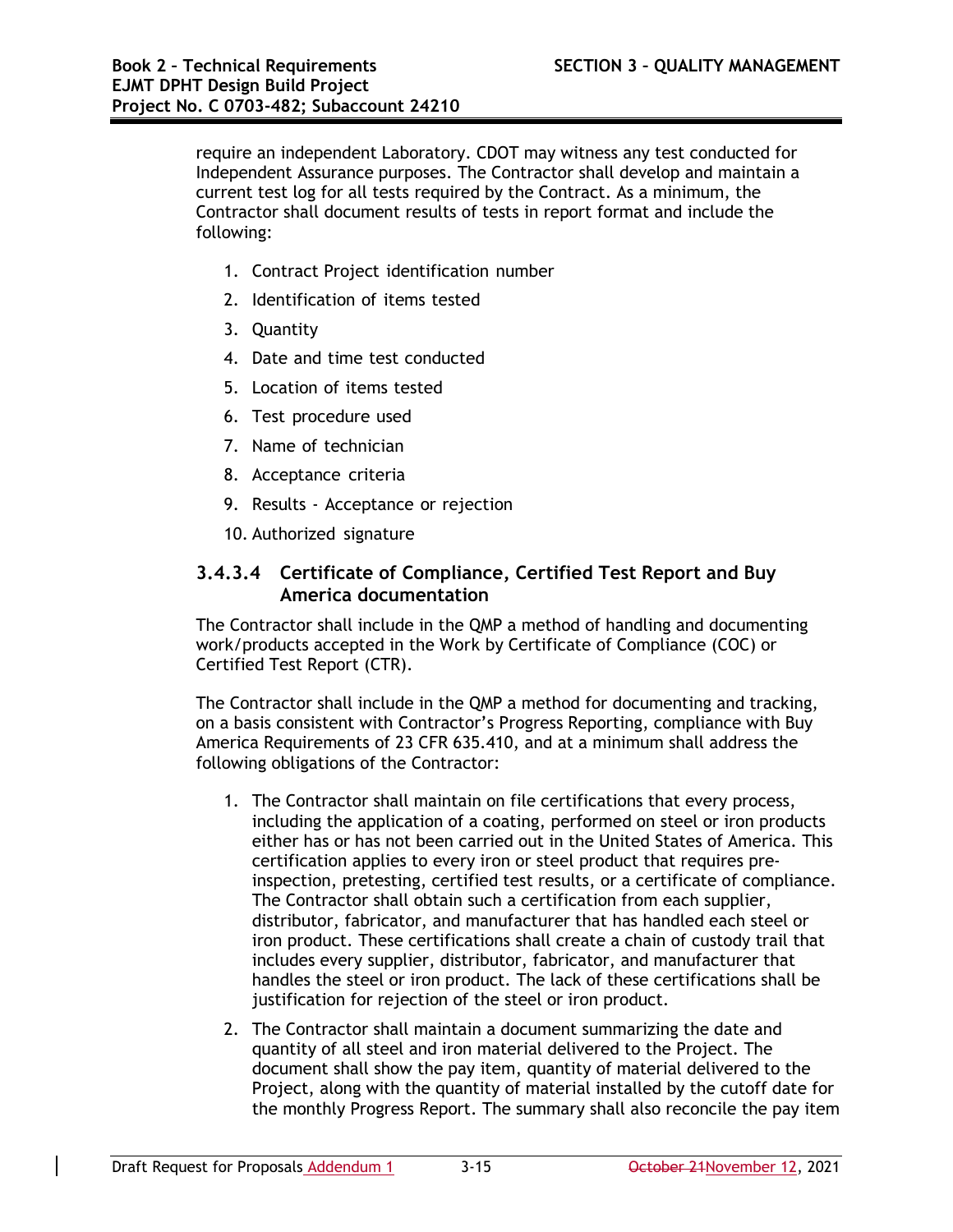quantities to the submitted Buy America certifications. The Contractor shall also maintain documentation of the project delivered cost of all foreign steel or iron permanently incorporated into the Project. Such summary and the cost information shall be submitted to the IDQM within seven Days of the cutoff date for each monthly Progress Report. A monthly summary shall be required even if no steel or iron products are incorporated into the Project during the month. The summary document does not relieve the Contractor of providing the necessary Buy America certifications of steel and or iron prior to permanent incorporation into the Project.

The Contractor shall obtain COCs and CTRs prior to incorporation in the Work and maintain a complete log of all COCs and CTRs. The Contractor shall make the log and all COCs/CTRs available for owner verification at any time during normal business hours and shall submit the COC/CTR log for Acceptance prior to Project Completion.

The Contractor shall include in its COC/CTR log signed certification that all materials represented by each COC/CTR were installed in the Work. Certification shall be in accordance with requirements of the Contract.

### **3.4.3.5 Quality Reviews**

The Contractor's DBQM or designated representative shall document formal reviews to verify that the Approved QMP is being effectively implemented.

### **3.4.3.6 Environmental compliance in Construction**

The Contractor shall include in the QMP a Section detailing the IQC activities that will be performed to ensure compliance during construction of all environmental requirements. These elements include but are not limited to: water quality, protection of wetlands and other sensitive areas, aesthetics, and hazardous materials.

### **3.4.4 Materials Testing and Inspection Plan**

The Contractor shall prepare and implement a MTIP as part of the QMP that includes the appropriate criteria, tests, and inspection requirements identified in CDOT's *Standard Specifications*, *Field Materials Manual, CDOT Staff Bridge Fabrication Inspection Manual*; Contractor-prepared inspection checklists; and requirements as set forth herein.

The MTIP shall describe all of the proposed inspections and tests procedures, including products provided by suppliers during the manufacturing, receiving, and installation process, to ensure the requirements of the Contract are met. The MTIP shall identify all inspections and tests required and include, at a minimum, reference to the requirements of the Contract, frequency of the inspections and tests, and the Contractor-prepared IQC processes. Where no inspections or test standard exists in any of CDOT's manuals, the Contractor shall develop criteria, in writing, based upon the best-available industry standard information and technology.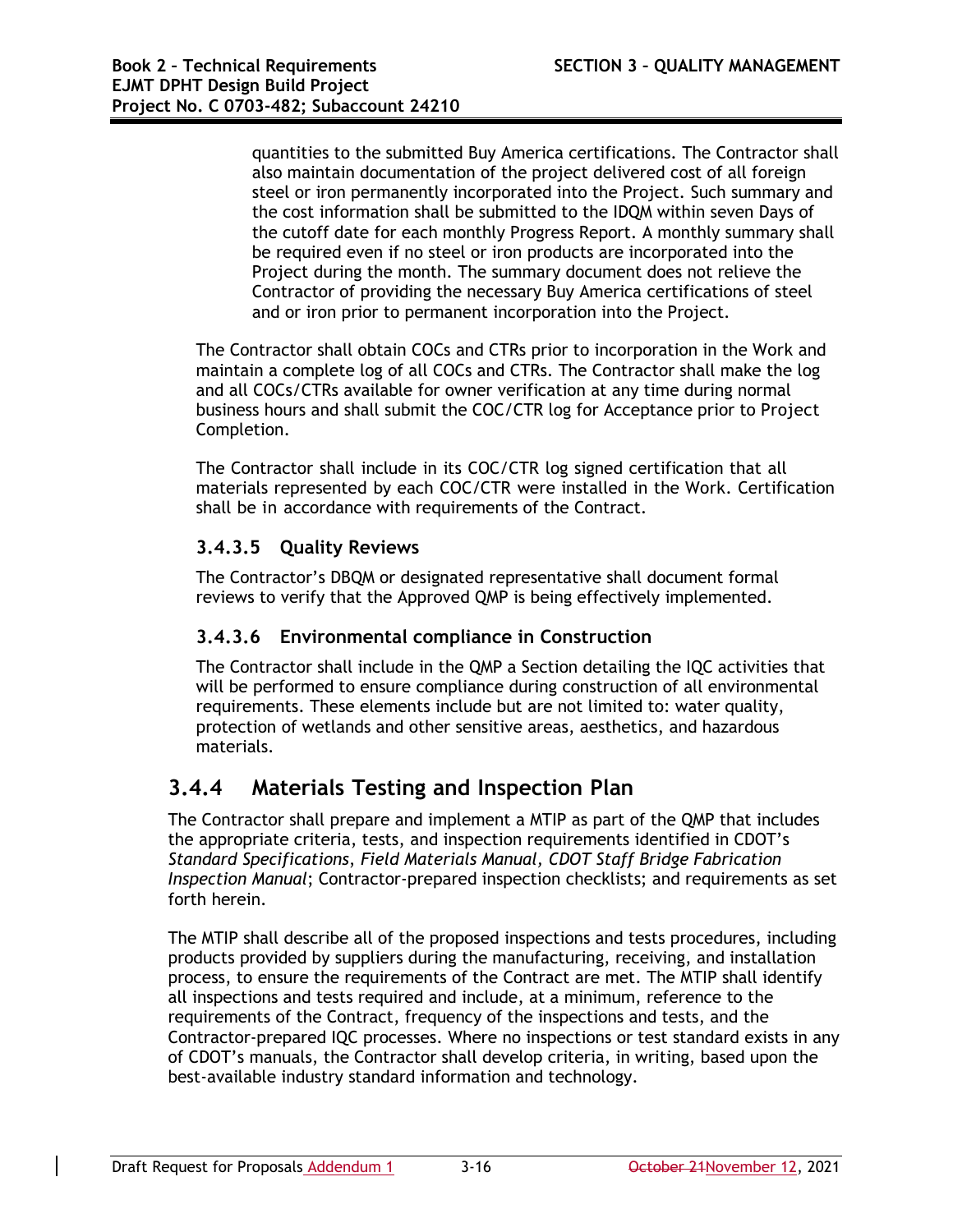The MTIP shall include procedures for delivery, handling, and storage of furnished products ensuring that they are properly handled and stored to prevent damage, deterioration, or theft. It shall also document procedures for stored items and materials consistent with the expected duration and type of storage, and procedures for monitoring special processes utilized in fabrication, assembly, and testing of specified products. Special processes are those requiring qualified/certified production, inspection, and test personnel to perform highly skilled work, such as welding, brazing, soldering, non-destructive testing, machining, coating, or plating.

The MTIP shall describe all IQC inspection and test activities to be carried out including quality hold points, and establish authority within the Contractor's organization for releasing Work beyond the quality hold point. While the Contractor shall notify CDOT when Work has progressed to a quality hold point, it shall be the responsibility of the Contractor's Quality Managers to verify that all requirements have been met prior to allowing the Work to progress.

The MTIP shall include a summary of activity-specific material quantities to document that the minimum sampling, testing, and inspection requirements have been met. This summary shall be performed and provided to CDOT for Acceptance monthly. The Contractor may follow CDOT Form 250 as a minimum basis for their materials documentation record.

The MTIP shall include processes to control, calibrate, and maintain test equipment to ensure it meets industry standards and other applicable requirements. Test equipment used by the Contractor shall be of a quality and capacity that ensures that measurements made are to levels of accuracy and precision that are required by the test procedure. The MTIP shall:

- 1. Identify the test required and the accuracy required, and select the appropriate test equipment;
- 2. Define procedures to calibrate all test equipment prior to initial use and at prescribed maintenance intervals against certified equipment and measurement standards of the National Institute of Standards and Technology or other similar recognized technical standards customarily accepted in the industry. Where no standard exists, the basis for calibration shall be developed in writing based upon the best-available information and technology;
- 3. Identify test equipment with a suitable indicator to show the calibration status of the test equipment;
- 4. Maintain current calibration records for test equipment;
- 5. Define procedures to ensure that environmental conditions are suitable for calibrating test equipment;
- 6. Define procedures to ensure that the handling and storage of test equipment is such that the accuracy and fitness for use is maintained;
- 7. Define procedures to safeguard test equipment, including test hardware and test software, from adjustments that would invalidate calibration settings; and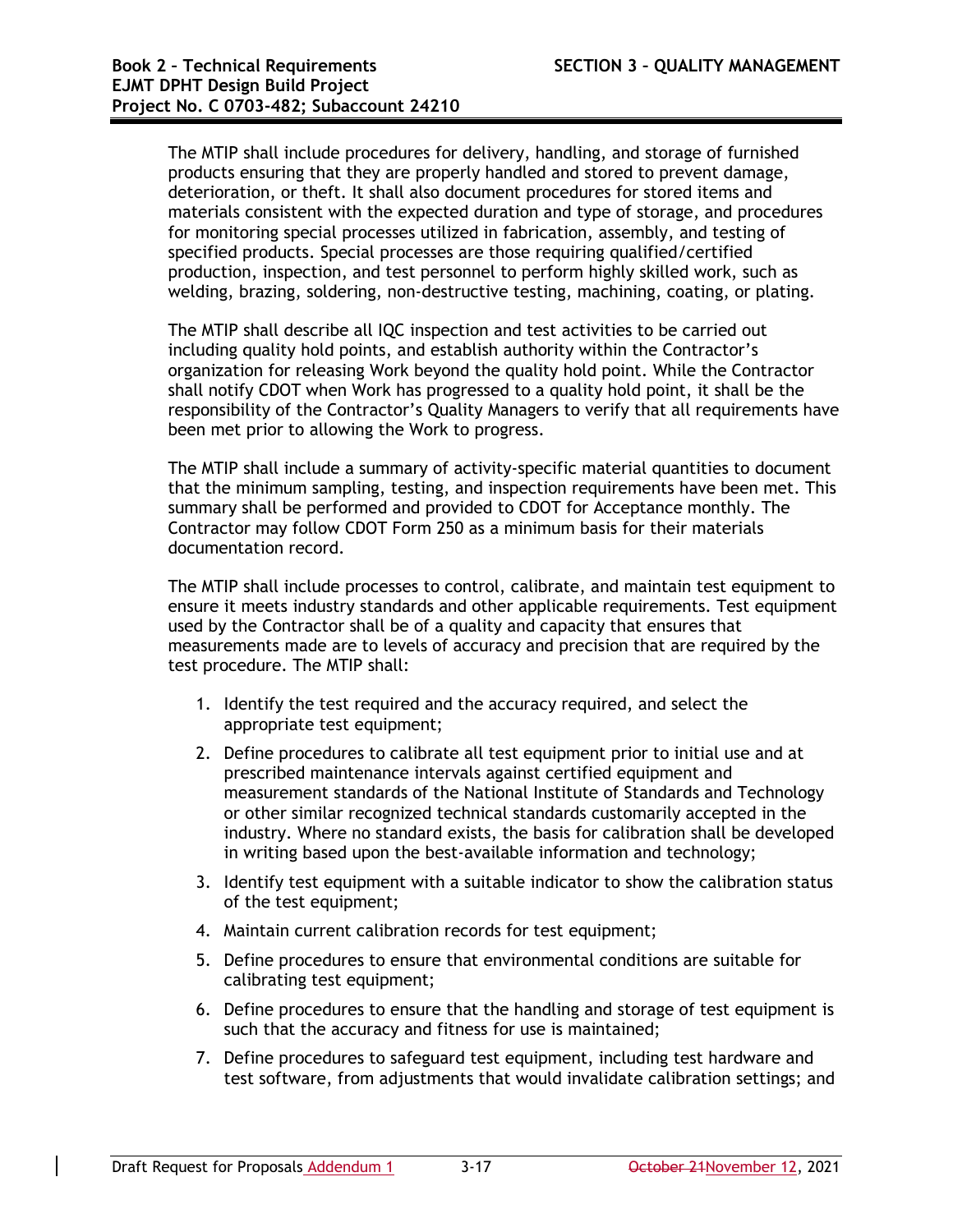- 8. Identify procedures with respect to the paving repairs for the Project that includes the following:
	- a. A thorough definition of pavement smoothness and quality, which shall be the same for all travel lanes and shoulders, and the identification of steps for maintaining these criteria, including defined hold points and potential corrective measures.

### **3.4.5 Quality Hold Points**

Contractor shall establish Quality Hold Points (QHPs) at stages of the construction progress to ensure Work is performed in accordance with Contractor's Quality Management Plan and within the terms and conditions of the Contract. Prior to reaching the first instance of any QHP, the Contractor's DBQM, IQCM, and IDQM or Design delegate as Approved by CDOT shall meet to review documentation and procedures for PC/IQC, including but not limited to material certifications, daily inspection records, material testing results, survey results, permits, and material placement records. The Contractor shall invite CDOT to each of these meetings. Contractor's DBQM shall coordinate group members to ensure that QHP checks are accomplished in a timely manner so that Contractor is not delayed. When an identified QHP is reached, the DBQM shall notify both IQC and CDOT. IQC shall be solely responsible for verifying and documenting whether Work has been completed for the QHP. Notification that a QHP has been reached while Work is still being performed or not allowing adequate time to complete the QHP review and opportunity for adjustments (e.g., concrete trucks are queuing while reinforcement is still being placed and QHP is being reviewed for a specified unit) shall result in the issuance of a Nonconformance Report.

At a minimum, Contractor shall establish QHPs at the following stages of construction:

### **3.4.5.1 Environmental:**

- 1. After the establishment of Water Quality BMPs, and prior to initial ground disturbance;
- 2. At the end of each month to review Contractor's weekly and post-storm inspections.

### **3.4.5.2 Embankments:**

- 1. After the completion of drainage and Utility Relocations and prior to backfill;
- 2. After clearing, grubbing, and excavation to check subgrade;
- 3. Per specifications for lift requirements at 5 foot intervals of embankment construction;
- 4. At the completion of embankment placement.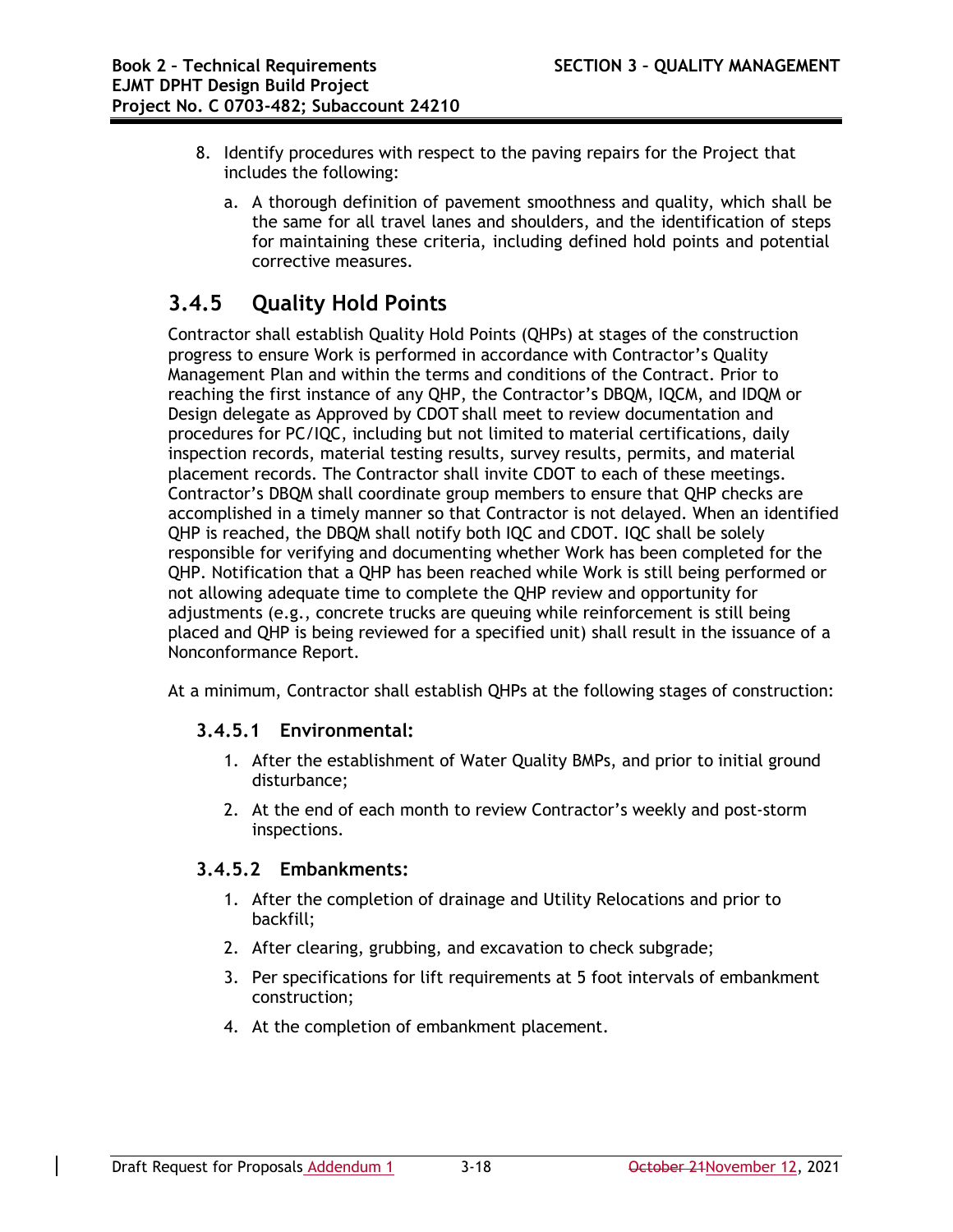#### **3.4.5.3 Structures:**

- 1. At the completion of placement for footing reinforcement steel and prior to the placement of concrete;
- 2. After the completion of the first component to receive specified aesthetic tunnel wall treatment and prior to proceeding with the construction of subsequent components; and
- 3. After the completion of the core drilling through the plenum floor prior to fire supply piping installation.

#### **3.4.5.4 Utilities/Piping:**

- 1. After the installation of direct-burial duct banks and prior to backfill operations;
- 2. For concrete-encased duct banks, after the installation of conduits and prior to the placement of concrete; and
- 3. For all Utility/Piping lines intended to transport pressurized materials and lines intended to carry liquids, after the installation and prior to the completion of pressure testing.
- 4. After the completion of the installation of piping support brackets and prior to filling the piping with water.
- 5. After the installation of the piping, fittings, valves, and other related elements and prior to filling the piping with water and installing any insulation (rough-in inspection).
- 3.6. Prior to installation of insulation and concealment of piping, a hydrostatic test must be successfully performed.

### **3.4.5.5 Paving patching:**

- 1. Before the placement of each course above subgrade on permanent roadway components;
- 2. Before the placement of each lift of asphalt or Portland cement concrete; and

#### **3.4.5.6 ITS:**

- 1. After installation of manhole, pull box, or conduit and prior to backfilling;
- 2. After fiber installation and prior to fiber splicing or cutover

### **3.4.5.7 Electrical Work**

1. Prior to electrification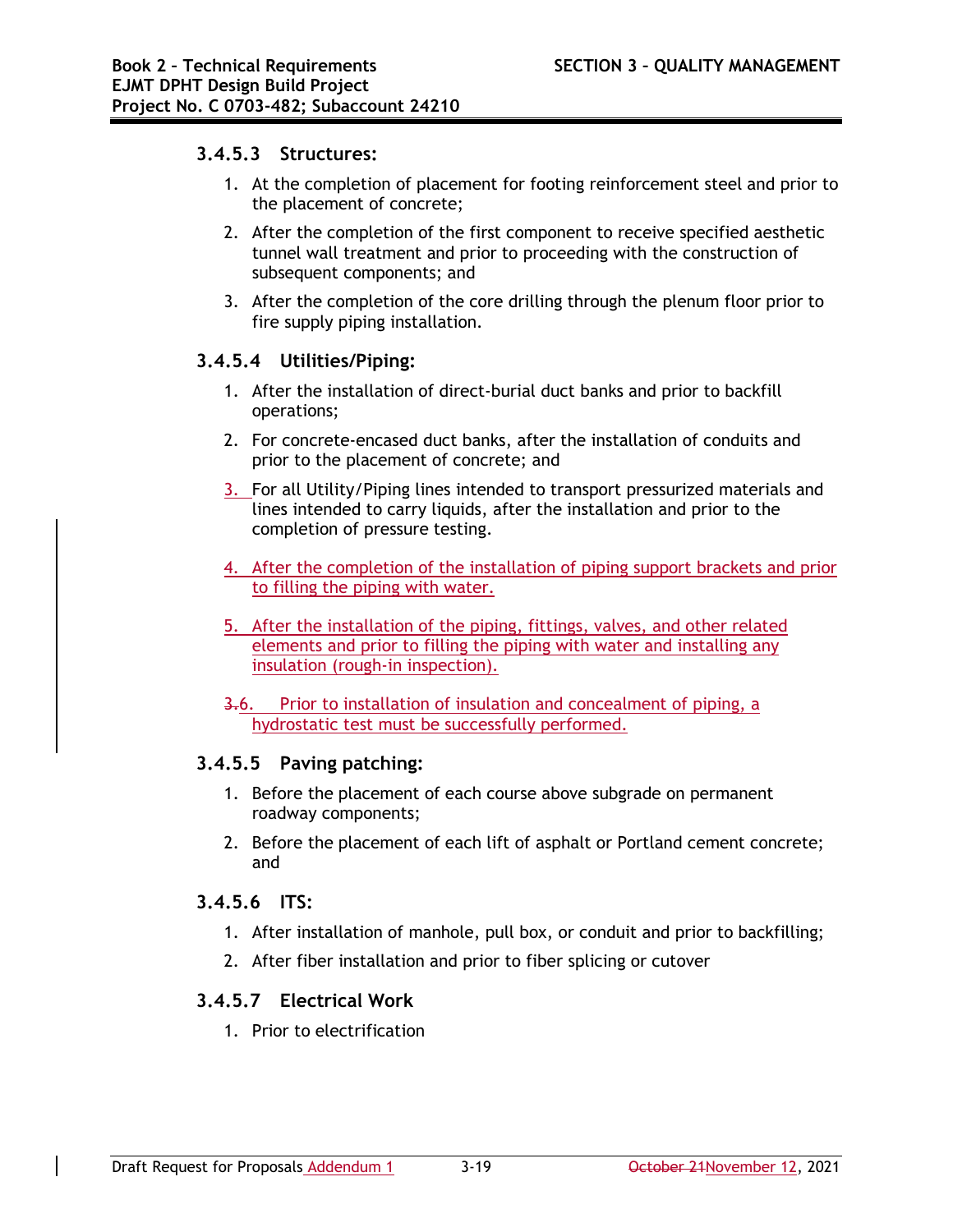### **3.4.6 Reporting and Record-Keeping of Quality Documentation**

The Contractor shall maintain construction workmanship and materials quality records of all inspections and tests performed per the QMP. These records shall include factual evidence that the required inspections or tests have been performed, including type and number of inspections or tests involved; results of inspections or tests; nature of Nonconforming Work and causes for rejection, etc.; proposed remedial action; and Corrective Actions taken. These records shall cover both conforming and Nonconforming Work, and shall include a statement that all supplies and materials incorporated in the Work are in full compliance with the Contract.

The Contractor's Quality Managers shall ensure that quality records are properly prepared, completed, maintained, and delivered to CDOT, as required by the Contract, to provide evidence of the quality activities performed and quality results achieved.

The Contractor shall submit all IQC test measurements and test results, including failing results, and inspection records. The Contractor shall submit test data and approved test results to CDOT for Information using the project DCS (or, in the case of data and results related to level 1 and level 2 materials testing, as defined in CDOT *Field Materials Manual*, through CDOT's quality management system). IQC records will be visible to CDOT within 24 hours following the inspection or test completion. The responsible technician and the technician's supervisor shall sign the daily test reports.

The Contractor's Quality Managers shall also maintain a daily log of all inspections performed for both Contractor and sub-contractor operations. The daily inspection reports shall identify inspections conducted, dates of inspections, results of inspections, locations and nature of defects found, causes for rejection, and remedial or corrective actions taken or proposed. The responsible technician and the technician's supervisor shall sign the daily inspection reports. These daily inspection reports shall document the day's events, activities, and discussions in a format consistent with the requirements contained within CDOT's *Field Materials Manual* and *Construction Manual*.

To enhance coordination of CDOT's Independent Assurance activities during construction, the Contractor shall provide CDOT with a weekly look ahead of specific scheduled construction activities designating location and planned quantities of materials to be placed, and protocols for identifying completed Work. The Contractor shall provide CDOT with the actual construction activities conducted during the previous week, designating location and quantities of materials that were placed.

# **3.5 Nonconforming Work**

The QMP shall include procedures to develop and maintain a system to identify, control, remedy and report Nonconforming Work, including Nonconforming Work identified through the issuance of a NCN by CDOT. The Contractor shall remedy Nonconforming Work in accordance with the Approved QMP. The responsibility for review and authority for the disposition of Nonconforming Work shall be defined in the QMP. The Contractor shall document the identification of Nonconforming Work by completing and submitting a NCR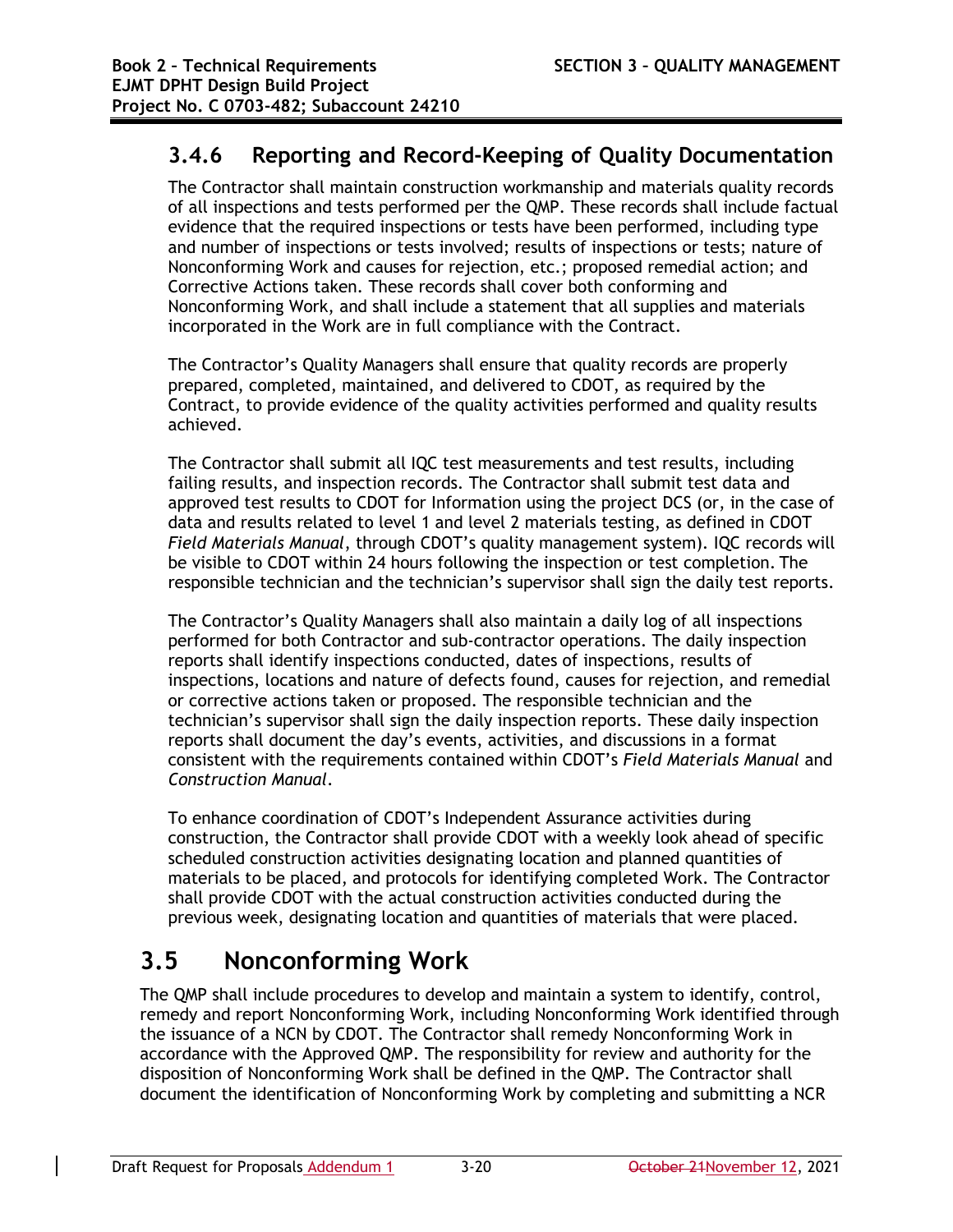to CDOT as soon as reasonably practicable, and in any event within 24 hours, after the Contractor first becomes aware of the Nonconforming Work. Each NCR shall include:

- 1. Identification of Nonconforming Work, including tagging work products;
- 2. Evaluation of the Nonconforming Work, including the cause thereof;
- 3. Recommendation for "reject" or "remedy" disposition (including, in the case of a "remedy" disposition, details of the recommended Nonconforming Work Remedy);
- 4. Schedule for completion of any applicable Nonconforming Work Remedy;
- 5. Signature lines for CDOT's Approval of (i) the disposition and (ii) in the case of a "remedy" disposition, the recommended Nonconforming Work Remedy, including the Schedule for completion thereof. The Contractor shall not commence with any Nonconforming Work Remedy or progress beyond Nonconforming Work until CDOT has provided its Approval;
- 6. If applicable:
	- a. a Corrective Action Plan detailing the proposed Corrective Action in relation to such Nonconforming Work and to prevent recurrence;
	- b. responsibility for accomplishing Corrective Action through a Corrective Action Plan;
	- c. Schedule for completion of Corrective Action;
- 7. Signature line for CDOT's Approval of any applicable Corrective Action Plan;
- 8. Signature lines for the design or construction IQC Manager verifying that any applicable Nonconforming Work Remedy has been completed;
- 9. Signature lines for the design or construction IQC Manager verifying that any applicable Corrective Action has been completed in accordance with the Corrective Action Plan; provided that:
	- a. the initial NCR submitted to CDOT pursuant to this Section 0 in respect of any Nonconforming Work shall only be required to include the information required by Section 0.1 and, if known at the time of submission of the NCR, Section 0.2; and
	- b. the information required by Sections 0.2 (if not included in such initial NCR) and 3 through 9 shall only be required to be included in the updated NCR submitted to CDOT pursuant to Section 0 of this Section 3.

Within seven Days after the issuance by the Contractor of any initial NCR pursuant to Section 3.5.1 of this Section 3, the Contractor shall submit an updated NCR to CDOT for Approval that recommends, as appropriate, a "reject" or "remedy" disposition for the Nonconforming Work and, in the case of a recommended "remedy" disposition, should identify the Nonconforming Work Remedy it proposes, together with the other information required to be included in such updated NCR in accordance with proviso B to Section 3.5.1 of this Section 3.

Prior to the submittal of any updated NCR to CDOT, the Contractor's Design Build Project Manager or designee as Approved by CDOT shall approve (a) the recommended disposition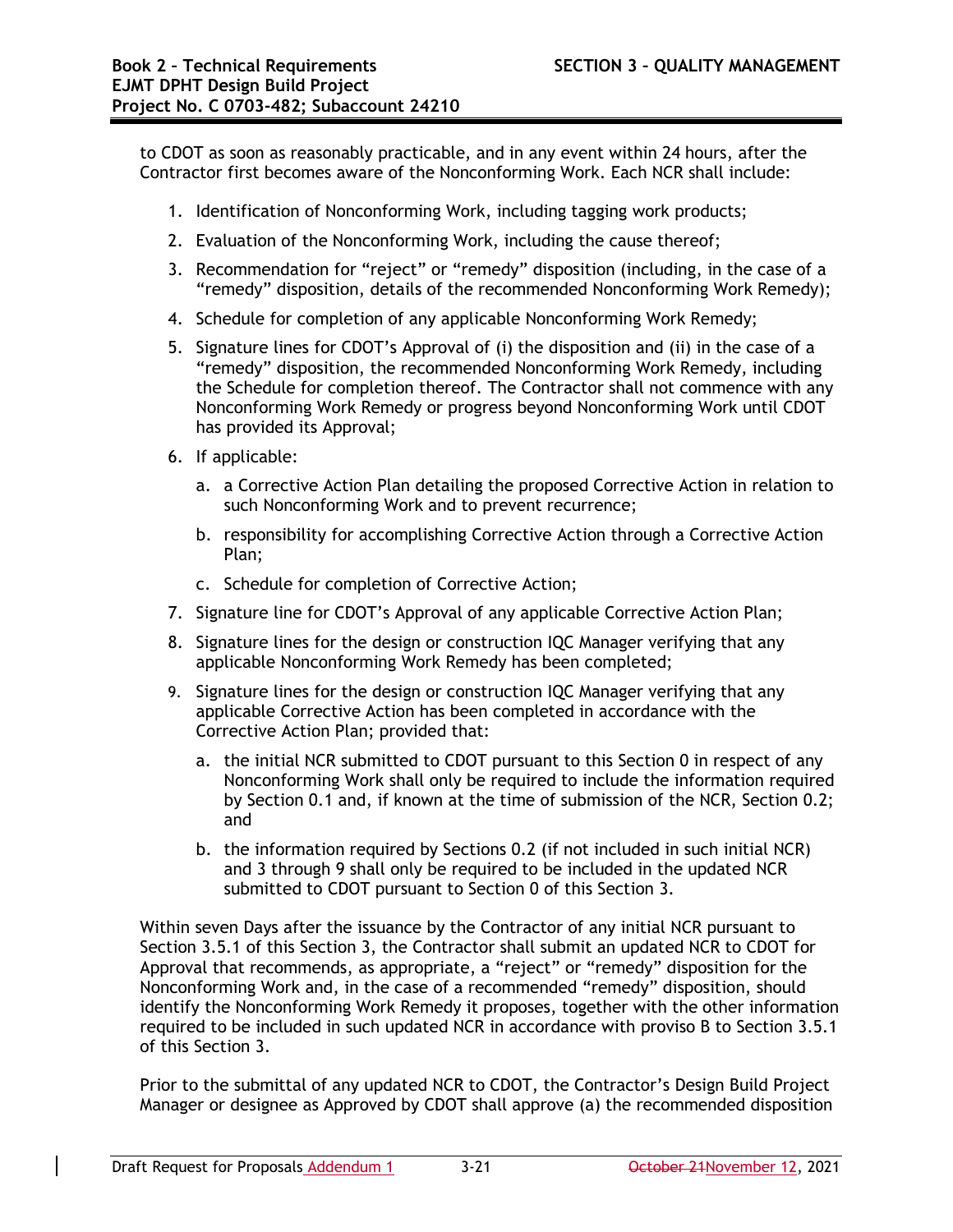specified in such NCR and (b) in the case of a "remedy" disposition, the recommended Nonconforming Work Remedy.

The Contractor's Design Build Quality Manager shall document the completion of any Nonconforming Work Remedy and, if applicable, any Corrective Action, once accomplished, and promptly notify CDOT so that CDOT can perform its verification.

The QMP shall include procedures for controlling the use of Nonconforming Work including the tagging of Nonconforming Work products. Nonconforming Work product tags shall only be removed by the originator of the NCR or the originator's supervisor, and only when the Contractor demonstrates to CDOT that the Nonconforming Work product meets the requirements of the Contract.

For verification and acceptance purposes, CDOT will perform assessment of the Work. These efforts do not relieve the Contractor of responsibility for checking all Work. CDOT will forward all assessment reports and NCNs to the Contractor. NCNs may be:

- 1. Level 1, identifying Nonconforming Work that represents an immediate or imminent health or safety hazard, nuisance or other similar immediate or imminent risk to Users or workers or an immediate or imminent risk of structural failure, damage to a third party's property or equipment or damage to the Environment; or
- 2. Level 2, identifying any other category of Nonconforming Work.

Within 24 hours of the issuance of a Level 1 NCN and within seven Days of issuance of a Level 2 NCN by CDOT, the Contractor shall respond to CDOT by submitting an NCR (which shall include all information specified in Sections 0.1 through 9 of this Section 3 in respect of the Nonconforming Work identified in the NCN) for Approval and entering this NCR number in the quality management system. CDOT shall provide quality management system user accounts and training for this purpose. The Contractor shall describe in the QMP its approach and methodology for resolving and responding to any NCNs issued by CDOT.

### **3.5.1 Corrective and Preventative Action**

The QMP shall describe corrective and preventative action ("Corrective Action") procedures that the Contractor shall use to identify and improve processes and remedy issues that produce, or may produce, systemic Nonconforming Work. The Contractor's Corrective Action procedures shall include:

- 1. Methods to investigate the cause of systemic Nonconforming Work and to determine what Corrective Action is needed to prevent recurrence;
- 2. Methods to analyze all processes, Work operations, quality records, service reports, and CDOT assessments/testing to detect and eliminate the possibility of systemic Nonconforming Work from occurring;
- 3. Methods to prioritize Corrective Action efforts based upon the level of risk to the quality of the Work;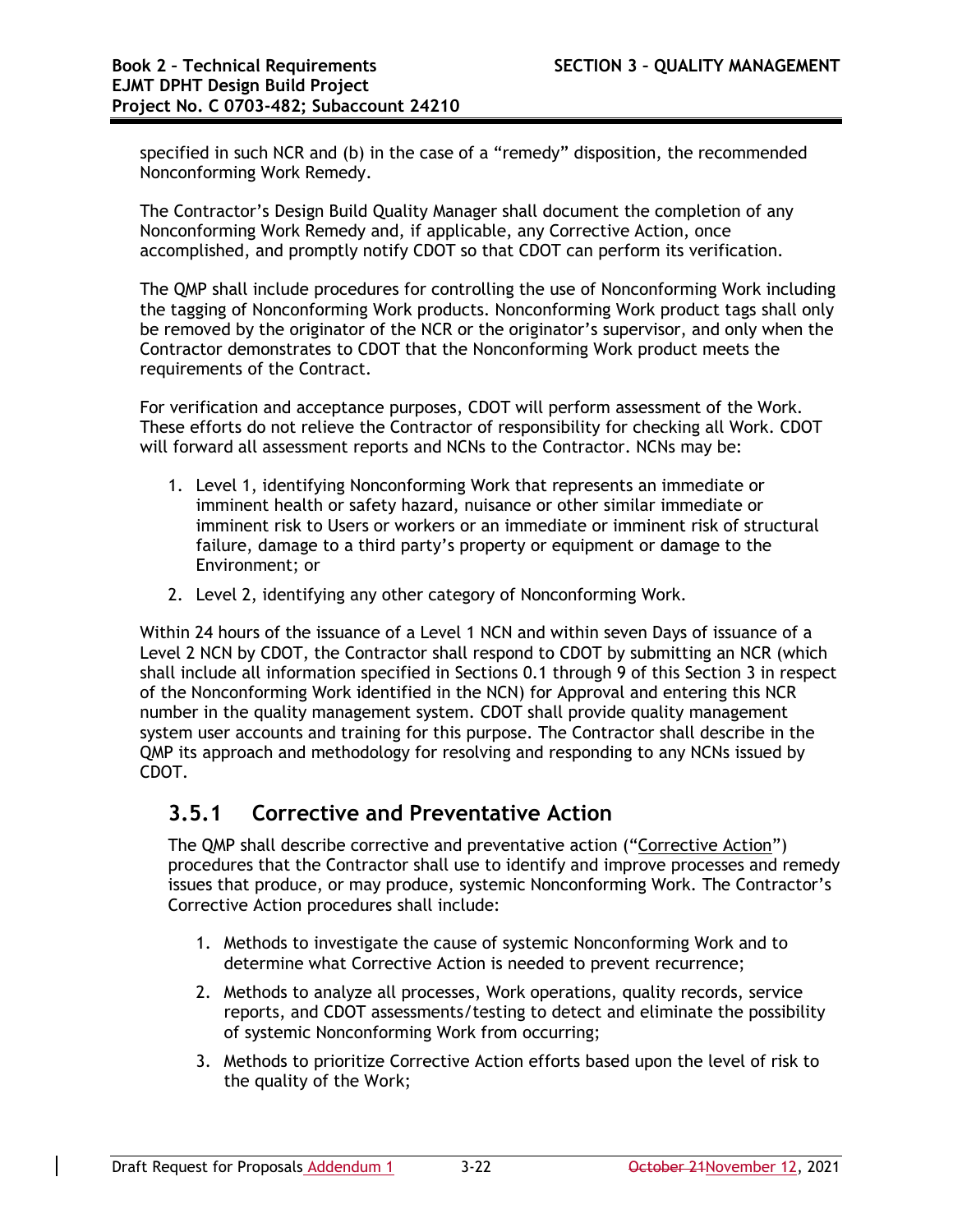- 4. Controls to ensure that effective Corrective Action is taken when the need is identified; and
- 5. Methods to implement and record changes in procedures resulting from any Corrective Action.

If systemic Nonconforming Work is identified by the Contractor or identified by CDOT by the issuance of a corrective action request (CAR) notice to the Contractor, the Contractor shall submit a Corrective Action Plan to CDOT.

# **3.6 Punch List Work**

The Contractor shall develop Punch Lists and Punch List logs recording information required to demonstrate the Contractor's compliance with Section 3.6.1 and Book 1 Section 20. All Punch Lists and Punch List logs shall be completed by PC and IQC personnel. CDOT and other affected agencies shall be invited by the Contractor to attend walks of the Work to include items on Punch Lists. The Contractor shall provide all Punch Lists and Punch List logs for Approval to CDOT prior to Project Completion.

### **3.6.1 Punch List Process**

The Contractor's QMP shall include a process for the development of Punch Lists and Punch List logs, closure of Punch List items, and shall be in conformance with Book 1 Section 20. At a minimum, the Punch List Process shall include the following:

- 1. Procedure and roles in developing the Punch Lists for the project, including schedule for identifying Punch List items and CDOT involvement in the process.
- 2. Procedure to inspect, verify, and document that items on the Punch Lists have been corrected or completed, including roles of PC and IQC staff.
- 3. Upon receiving the Punch Lists and Punch List logs from the Contractor for Approval, CDOT shall have 14 Days to Approve the contents of such Punch List or dispute or reject the inclusion or omission of any item on such Punch List. In the event that CDOT determines that the Punch List is incomplete or inaccurate, the Contractor shall promptly resolve those items identified by CDOT and resubmit the Punch List and Punch List logs for CDOT Approval. This process shall continue until such time that CDOT has Approved the Punch List and Punch List logs.
- 4. Process for the Contractor to provide CDOT with regular written updates on the Punch List status.

# **3.7 Quality Assurance Oversight**

### **3.7.1 CDOT Quality Oversight**

CDOT retains the responsibility for acceptance of the Work as required in Title 23, Code of Federal Regulations, Part 637.

CDOT will periodically audit the Contractor's Quality Management activities, including conducting independent verification sampling and testing to assess the Contractor's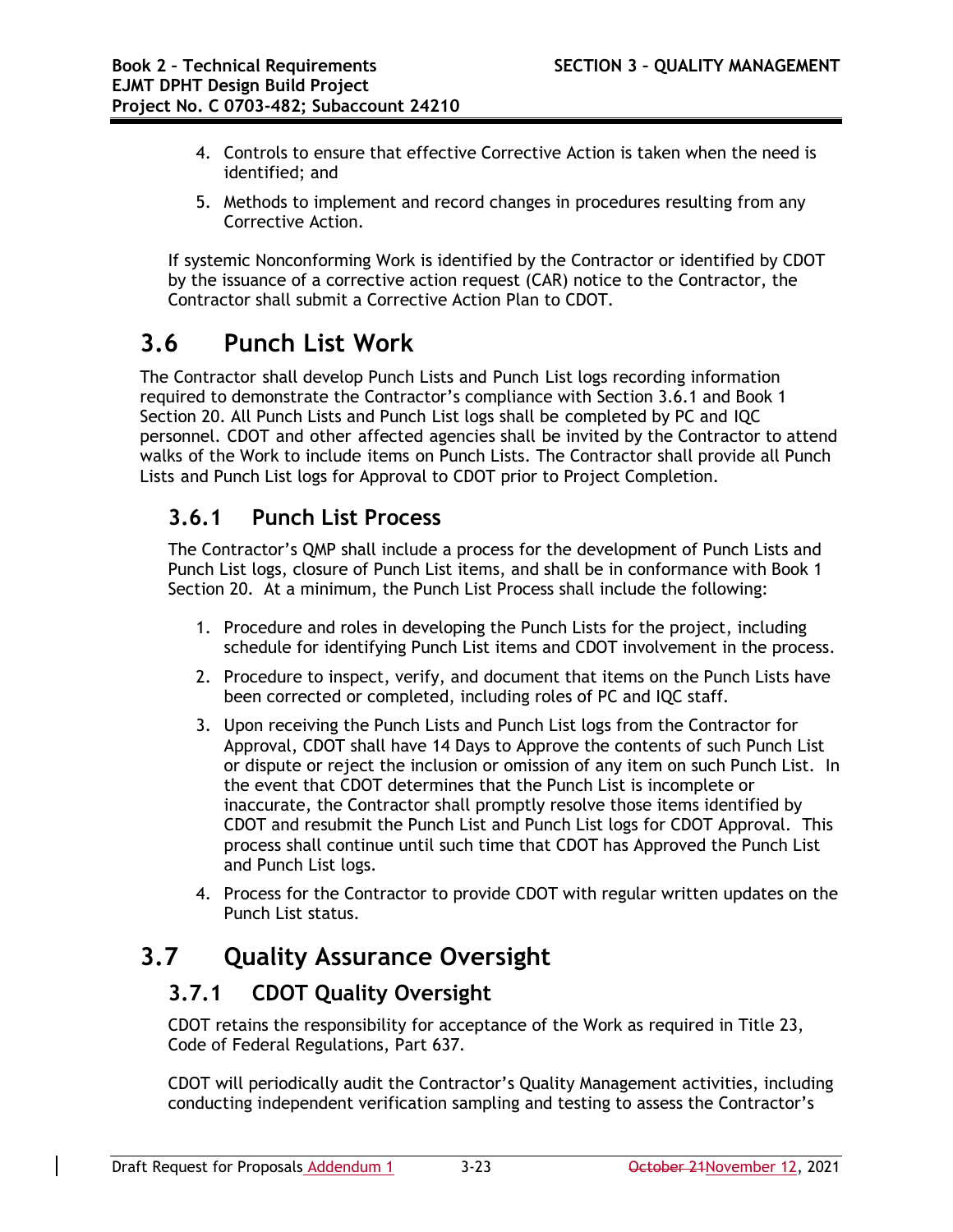compliance with the requirements of the Contract. CDOT reviews of sampled Work for Contract compliance are defined as verification reviews. The four types of CDOT verification reviews are:

- 1. Design verification reviews: CDOT will perform design verification reviews on the products of design (drawings, specifications, and other design deliverables) on an ongoing basis during the Work. The Contractor shall submit documents for design verification reviews to CDOT for Acceptance a minimum of five Working Days in advance of review meeting.
- 2. Construction verification Inspections: CDOT will perform construction verification inspections on construction activities.
- 3. Construction verification Testing: CDOT will perform sampling and Testing of materials to validate the Contractor IQC testing program. Verification Test results will be stored in the quality management system.
- 4. Process Audits: CDOT will perform process audits on the implementation of all Contractor Work activities, excluding design and construction. Such activities may include the requirements of the Contract, such as public information, maintenance of traffictransportation management, environmental compliance, safety, project management processes, and meeting the requirements of the Approved QMP.

Verification reviews will entail the collection and documentation of objective evidence to determine whether the requirements of the Contract have been met. The results of CDOT verification reviews will be recorded by CDOT and will be documented within CDOT's quality management system. Any NCNs identified by CDOT require a response within the quality management system.

CDOT will provide the Contractor access to CDOT's quality management system to review and respond to observations made during CDOT Quality Oversight activities. Contractor is required to utilize CDOT's quality management system to record all material test quality records, and to respond to CDOT generated observations. Contractor is given the option of either directly entering all IQC observations and level 1 and level 2 material test results, as described in CDOT *Field Materials Manual*, into CDOT's quality management system or providing CDOT with data collected during IQC efforts in an electronic format compatible for batch upload into CDOT's quality management system. CDOT generated observations will be identified either as conforming or nonconforming to related requirements of the Contract. CDOT observations will be presented to Contractor through CDOT Quality Oversight Verification Reports. A construction Nonconformance Report will be closed by CDOT upon the verification of a resolution of the issue Approved by CDOT.

## **3.7.2 CDOT Owner Verification Testing**

CDOT will perform periodic verification tests to ensure that the Contractor's materials meet the requirements of the Contract. CDOT will enter verification test results in the quality management system. CDOT will perform a statistical analysis to ensure that the Contractor's IQC test results correlate statistically with CDOT verification test results and meet the requirements of the Contract. If CDOT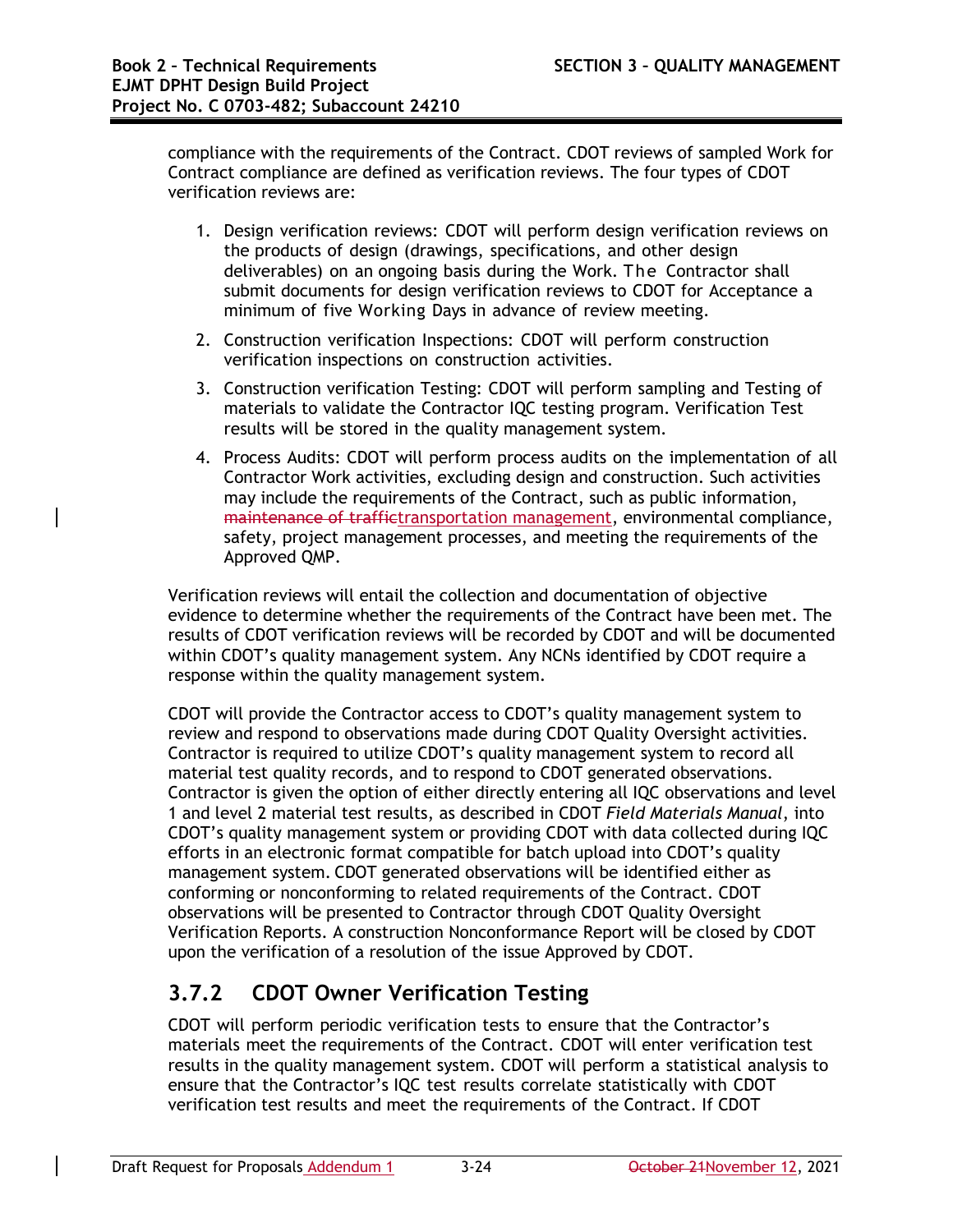determines that the compared test results do not correlate, CDOT will follow procedures outlined in CDOT *Field Materials Manual* for Non-Validation and Status of Material Quality.

### **3.7.3 Independent Assurance**

CDOT will perform Independent Assurance tests to ensure that:

- 1. Contractor IQC personnel are trained and certified and demonstrate that they understand the test procedures they are performing;
- 2. CDOT verification personnel are trained and certified and demonstrate that they understand the test procedures they are performing;
- 3. The test equipment used by the Contractor IQC personnel, and CDOT verification personnel, is calibrated; and
- 4. Split sample test results correlate.

Independent Assurance test results will also be used as referee tests to assess statistically significant differences, determined by CDOT in its sole discretion, between Contractor IQC tests and CDOT verification test results.

IAT will be on a system basis and not a project basis.

### **3.7.4 Governmental Authority Inspections**

Governmental Authorities shall have the right to inspect the Work, provided that the Governmental Authority has jurisdiction over the Work and as required by Law.

## **3.8 Deliverable Requirements**

### **3.8.1 Quality Management Plan**

The Contractor shall submit the Stage 1 QMP to CDOT for Approval as an NTP1 Condition. The Stage 2 QMP for all remaining Work must have CDOT's Approval as an NTP2 Condition. NTP2 will not be issued until the Stage 2 QMP has been Approved by CDOT.

### **3.8.2 Design Deliverables**

The Contractor shall submit to CDOT all RFC Documents, revisions to RFC Documents, and As-Built documents.

The Contractor shall identify on its Project Schedules when RFC Documents and As-Built documents will be submitted to CDOT. The schedule shall also reflect changes to the Work as a result of revisions to RFC Documents having been made.

The Contractor shall provide one set of electronic files of the design deliverables to CDOT. As-Built documents shall show all changes. All changes shall be noted using CADD. Hand-drawn changes are not permitted.

The design deliverables shall be delivered to CDOT indexed and clearly marked to indicate the date of issue and stage of development (e.g., RFC Documents). All design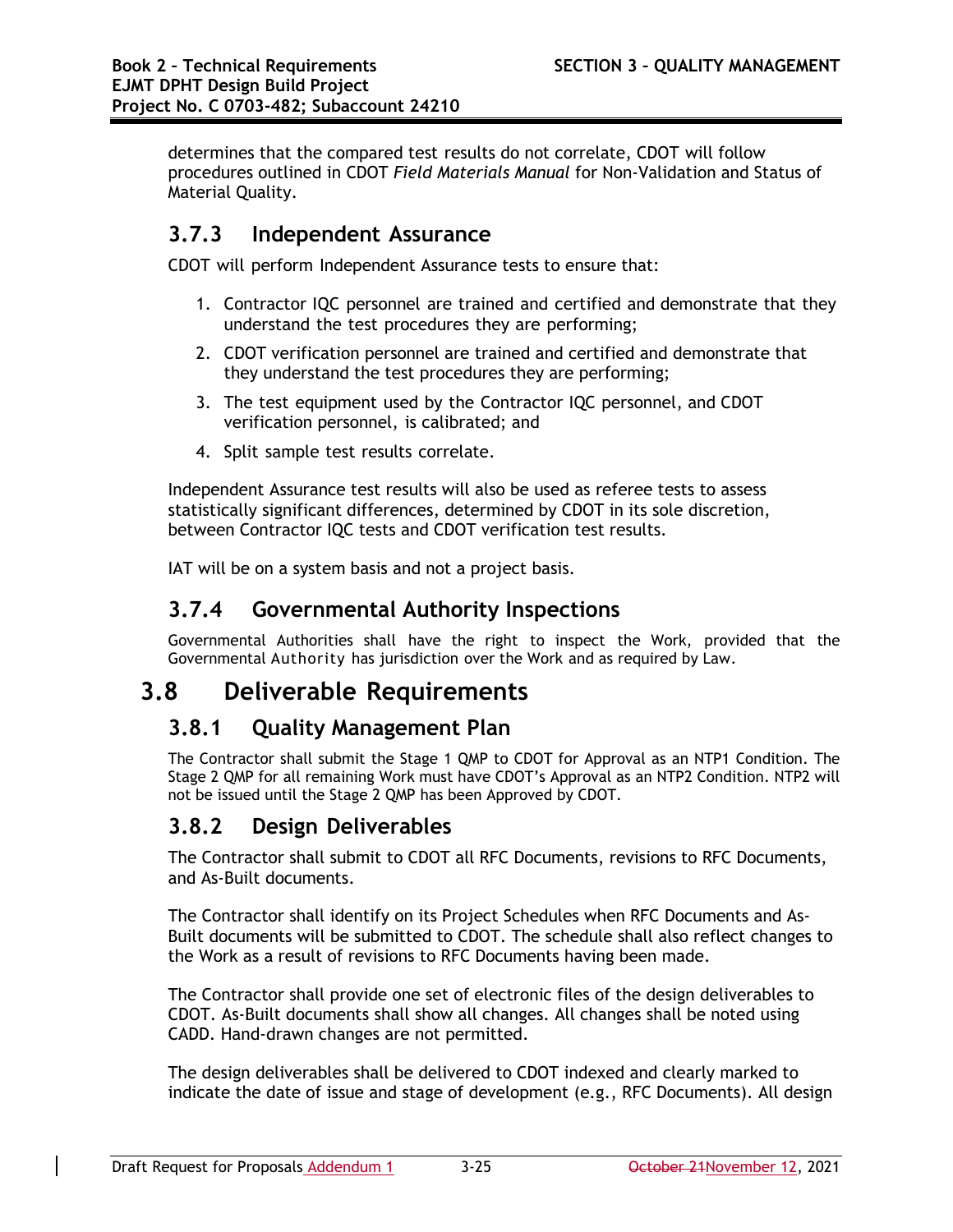deliverables shall include a title block, consistent with the standard Work drawing format established as part of the QMP, with the following information:

- 1. Date of issuance and including all prior revision dates;
- 2. Contract title and number;
- 3. The names of the Contractor, sub-consultants, subcontractors, suppliers, and manufacturers, as applicable; and
- 4. Subject identification by Contractor drawing or Contract reference.

All design deliverables shall be sealed by the Contractor's engineer consistent with Law. All design deliverables shall include a sufficient blank space, in the lower right corner, just above the title block on the drawings, and in the lower right corner of the title page of specifications and calculations, in which the Contractor's engineer may indicate the action taken, indicating his or her review and approval.

If a design deliverable requires review approval from a  $3<sup>rd</sup>$  Party, Government Authority or permitting authority, the Contractor shall obtain such approval pursuant to the Contract.

Specifications or CDOT Standard Special Provisions applicable to a design deliverable shall be submitted with the design deliverable.

When calculations accompany drawings in a submittal, the body of the calculations shall contain cross-references to the individual drawing to which the pages of the calculations pertain. Calculations required shall demonstrate conformance with the requirements of the Contract.

The CADD drawings and associated documents shall be organized in a logical manner, have a uniform and consistent appearance, and clearly depict the intent of the design and construction. In addition:

- 1. The software requirements for all submitted design deliverables shall be InRoads/MicroStation, in accordance with the current CDOT standards in effect. Project files shall be organized and submitted in accordance with CDOT's ProjectWise format.
- 2. The Contractor shall prepare As-Builts for the Work that shall include, but not be limited to, the following:
	- a. Title sheet;
	- b. Index;
	- c. Standard Plan List;
	- d. Roadway design data, as necessary;
	- e. General notes;
	- f. Pavement details, as necessary;
	- g. Drainage details, as necessary;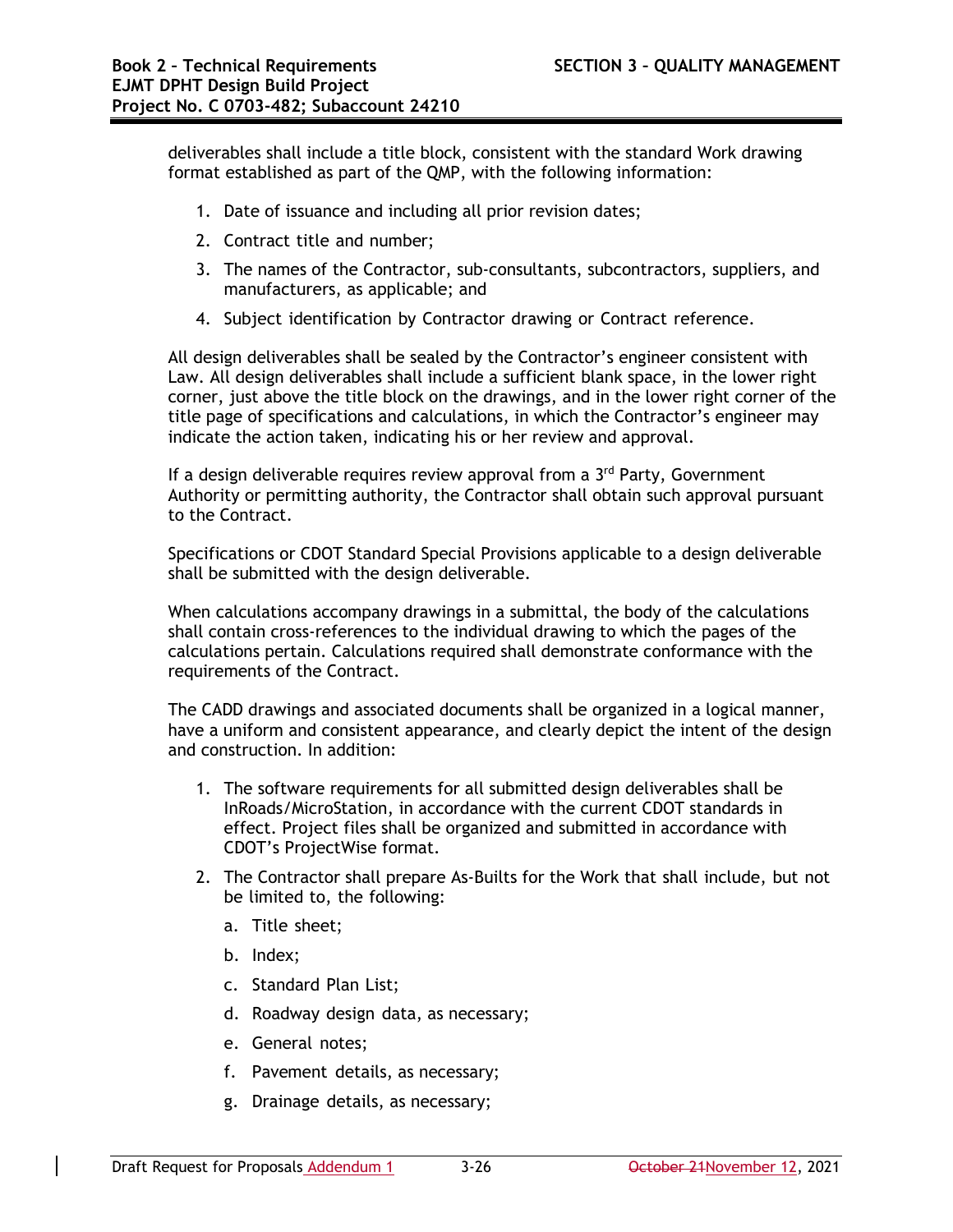- h. Structural plans and details;
- i. Electrical plans and details;
- j. Domestic Water Supply piping plans and details;
- k. Geotechnical plans, as necessary;
- l. Environmental mitigation, as necessary;
- m. Permanent signing plans, as necessary;
- n. Aesthetic elements;
- o. Tunnel typical sections;
- p. Tunnel geometric layout plans;
- q. Tunnel plan;
- r. Tunnel profile, as necessary;
- s. Detour construction and phasing plans, as necessary;
- t. Detour construction and phasing profiles, as necessary;
- u. Pavement plans, as necessary;
- v. Drainage plan, as necessary;
- w. Drainage profiles, as necessary;
- x. Pavement marking plans, as necessary;
- y. Utility plans, as necessary;
- z. Right-of-Way plans, for Contractor acquisitions, as necessary;
- aa. Right-of-Way monumentation plans, as necessary;
- bb.ITS, plans, as necessary;
- cc. ITS/SCADA Communication Network plans, as necessary;
- dd. Landscape/seeding plans, as necessary;
- ee. Grading plans, as necessary;
- ff. Lighting plans, as necessary;
- gg. Generator plans and details;
- hh. Water Treatment Plant plans and details;
- ii. Roadway cross sections, as necessary;
- jj. Estimated material quantities;
- kk. Other details, as needed; and
- ll. Specifications
- 3. The Contractor shall provide one set each of electronic files of Utility As-Built documents to CDOT and to the respective Utility Owner for Utility Work constructed by the Contractor, within 90 Calendar Days after the Utility Owner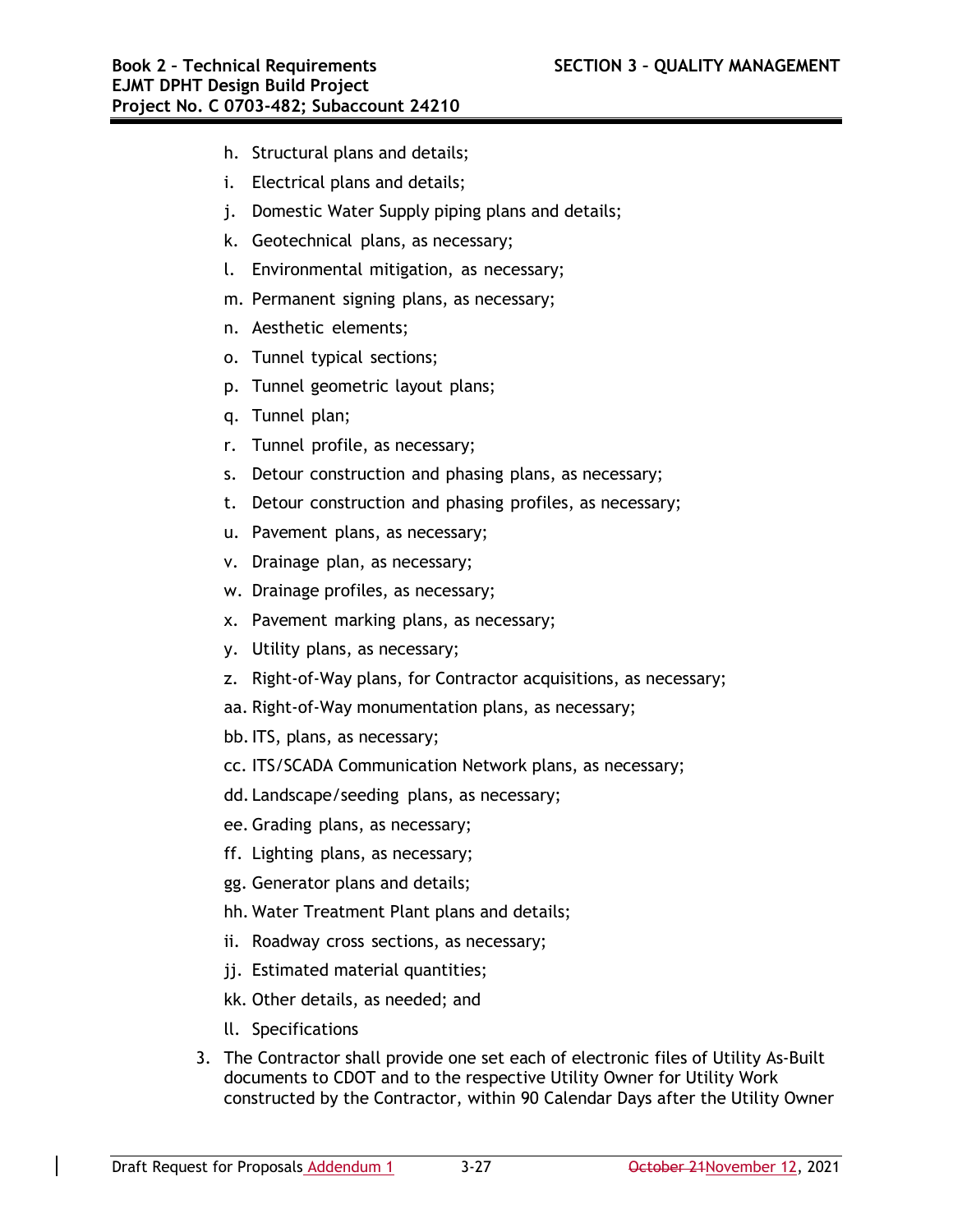has accepted the Utility Work, as applicable. These electronic deliverables shall conform to those requirements set forth in the Contract for CADD requirements, except as modified by the specific requirements of the individual Utility Owners. The Utility As-Built documents shall show locations of existing Utilities, structures, trees, streets, and existing highway ROW limits. Additionally, the Contractor shall obtain from each Utility Owner performing its own Utility Relocations Utility As-Built documents for such Utility Relocations showing the foregoing information, and shall deliver one set of electronic files of such documents to CDOT. The Contractor shall show this information on the As-Built documents. All As-Built documents electronic files shall be submitted in MicroStation and \*.pdf format, or other formats as accepted by the Utility Owner;

- 4. CADD files shall be in accordance with the appropriate CDOT standards. All CADD files shall be documented in a tabular format describing the path, file name, and description.
- 5. The structure of the reference drawings, Contract Drawings, and CADD files are recommended as a guideline for file setup.

## **3.8.3 Document and Data Approval**

The Contractor shall ensure that all deliverables include a signed and dated certification by the originator of the deliverables and that the deliverable is complete and meets the requirements of the Contract.

## **3.8.4 Document and Data Changes**

The Contractor shall ensure that any changes to deliverables provided to CDOT as revised are in a format that can enable changes to be readily apparent and trackable (e.g., documents use the redline/strikeout method).

### **3.8.5 Product Data**

The Contractor shall submit to CDOT for Acceptance one electronic copy of all manufacturers' warranties, guarantees, instruction sheets, parts lists, and other product data within 20 Working Days after installation of the items to which they relate, and in any event prior to Project Completion. The Contractor shall ensure that the product data cited in this Section is organized and indexed in a manner that allows easy retrieval of information. The Contractor shall maintain proper records of product data.

# **3.9 Deliverables**

At a minimum, the Contractor shall submit the following to CDOT for Review, Approval, or Acceptance: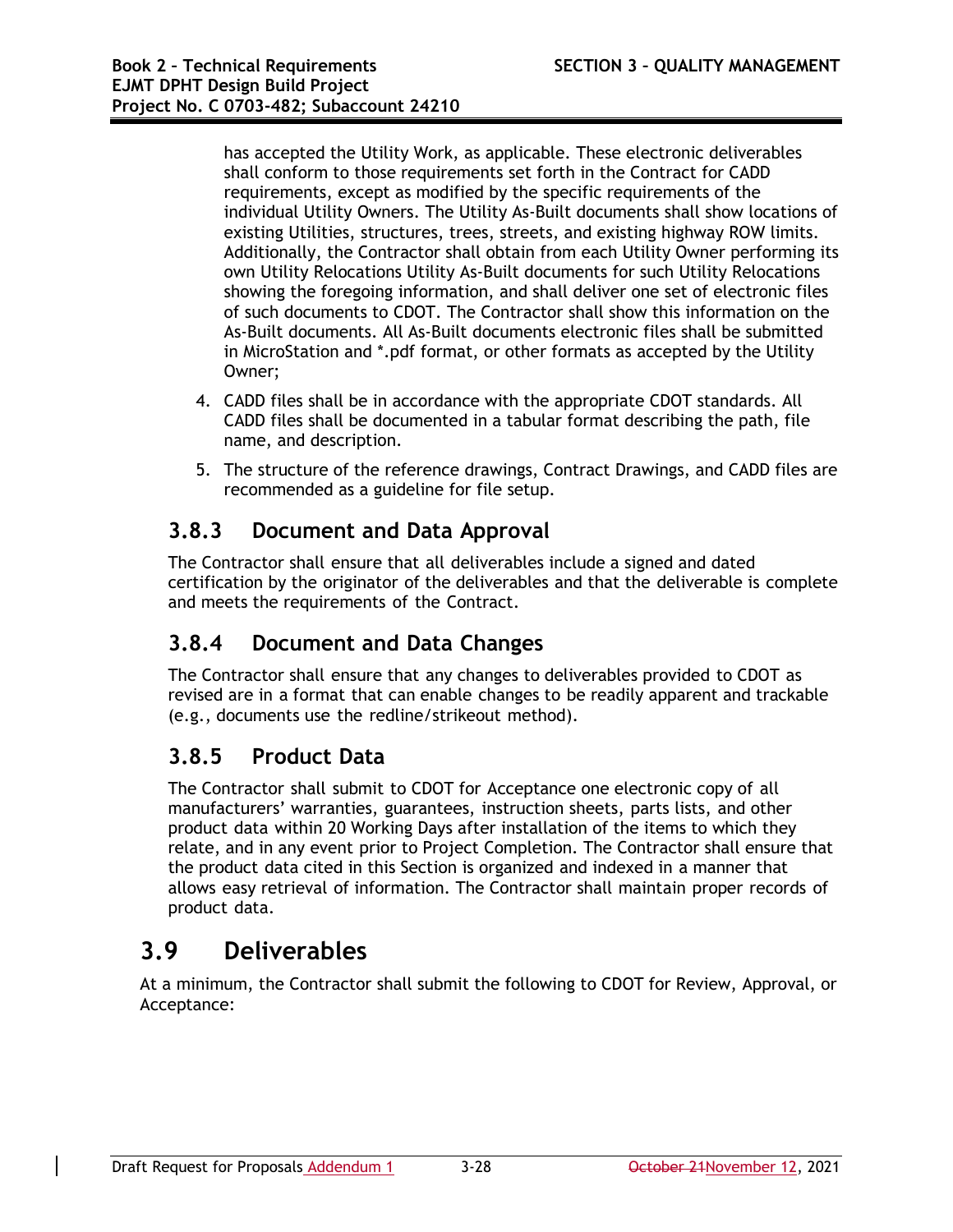| <b>Deliverable</b>                                                                                                               | Review,<br>Acceptance, or<br>Approval | <b>Schedule</b>                                                                                                                                             |
|----------------------------------------------------------------------------------------------------------------------------------|---------------------------------------|-------------------------------------------------------------------------------------------------------------------------------------------------------------|
| <b>Quality Management Plan</b>                                                                                                   | Approval                              | For design related Work, prior to<br>issuance of NTP1. The entire QMP<br>for all remaining Work on the<br>Project must have CDOT's<br>Approval before NTP2. |
| <b>Quality Management Plan</b><br>Revisions                                                                                      | Approval                              | Prior to release                                                                                                                                            |
| Evidence of ASQ certification of<br><b>IQCM and CPCM</b>                                                                         | Information                           | Prior to the issuance of NTP2                                                                                                                               |
| <b>Task Force Meeting Minutes</b>                                                                                                | Acceptance                            | 5 Working Days after meeting                                                                                                                                |
| Other Meeting Minutes (as defined<br>in QMP)                                                                                     | Acceptance                            | 5 Working Days after meeting                                                                                                                                |
| Design Progress Meeting Minutes                                                                                                  | Acceptance                            | 5 Working Days after meeting                                                                                                                                |
| Preliminary (30% level) plan<br>package                                                                                          | Acceptance                            | As defined in Contract Schedule                                                                                                                             |
| Final (100% level) plan package                                                                                                  | Acceptance                            | As defined in Contract Schedule                                                                                                                             |
| <b>Released for Construction</b><br>Documents                                                                                    | Acceptance                            | As defined in Contract Schedule                                                                                                                             |
| Revisions to Released for<br><b>Construction Documents</b>                                                                       | Acceptance                            | As defined in the Contract<br>Schedule                                                                                                                      |
| <b>As-Built Documents</b>                                                                                                        | Acceptance                            | As defined in the Contract<br>Schedule                                                                                                                      |
| Electronic copies of all<br>manufacturers' warranties,<br>guarantees, instruction sheets,<br>parts lists, and other product data | Acceptance                            | Within 20 days of installation of<br>the items to which they relate                                                                                         |
| <b>COC/CTR Record</b>                                                                                                            | Acceptance                            | Prior to Final Acceptance                                                                                                                                   |
| <b>Final Materials Documentation</b>                                                                                             | Acceptance                            | Prior to Final Acceptance                                                                                                                                   |
| Quality Manager reports the status<br>of the Work's quality                                                                      | Information                           | Monthly                                                                                                                                                     |
| IQC test measurements and test<br>results                                                                                        | Information                           | Within 24 hours following<br>inspection or test completion                                                                                                  |

### **Table 3-1: Deliverables by the Contractor**